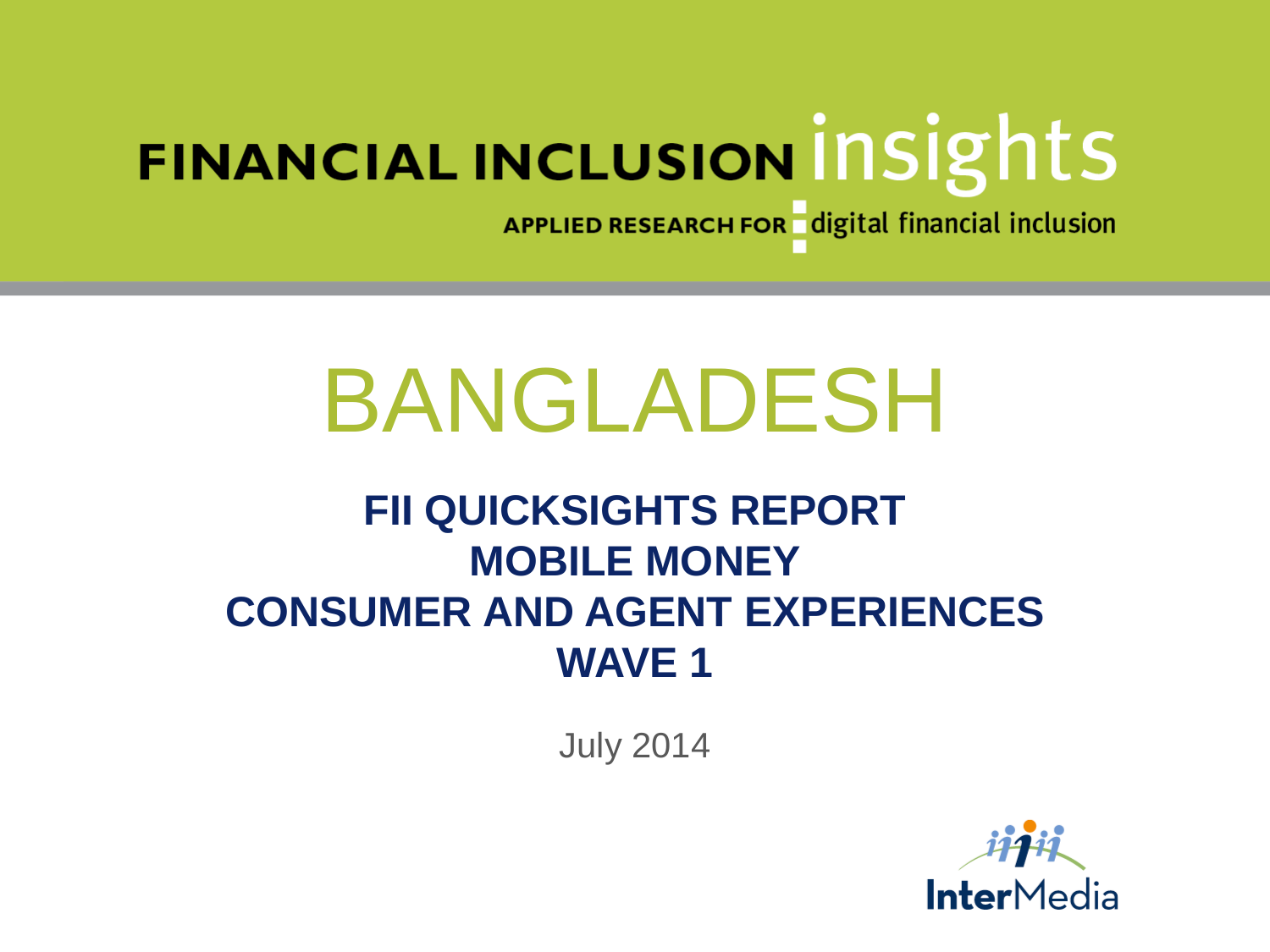

APPLIED RESEARCH FOR digital financial inclusion

**BANGLADESH**

# **THE FINANCIAL INCLUSION INSIGHTS (FII) PROGRAM**

**The FII research program responds to the need for timely, demand-side data and practical insights on the use of mobile money and other digital financial services (DFS), and the potential for their expanded use among the poor.** 

**The program covers eight countries in Africa and Asia** at different stages of DFS development. Research was launched in fall 2013.

**FII is operated by global research group InterMedia** and sponsored by the Financial Services for the Poor initiative of the Bill & Melinda Gates Foundation. All FII data and research is publicly available through the FII portal: [www.finclusion.org](http://www.finclusion.org/).

**QuickSights** reports provide initial findings from each FII research project. These reports feed into subsequent Wave Reports which synthesize the results from all projects conducted during a wave of research in a given FII country.

*All data and materials resulting from the FII program are the property of the Bill & Melinda Gates Foundation, but the findings and conclusions within are those of the authors and do not necessarily reflect positions or policies of the Foundation.*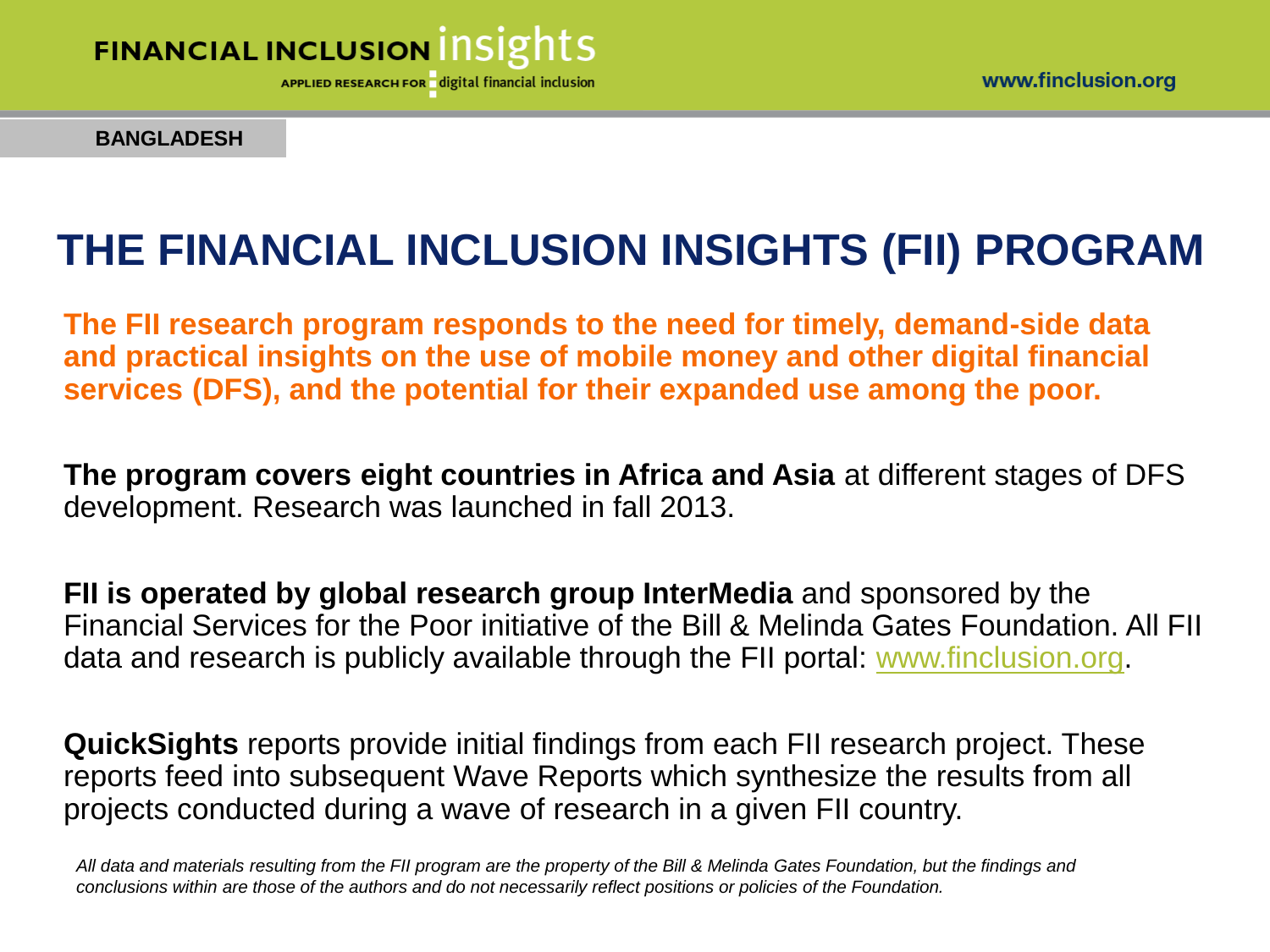APPLIED RESEARCH FOR digital financial inclusion

**BANGLADESH**

# **TRIANGULATING THE CUSTOMER EXPERIENCE**



### **Key objectives**

- **Mobile money agent in-depth interviews, customer exit interviews and mystery shopping exercises were conducted to provide a triangulated analysis of user experiences at cash-in/cash-out (CICO) points.**
- **The study focused on the dynamics between the mobile money provider, the agent and the customer at the agent location.**
- **The analysis aimed to highlight key barriers to uptake and registration, and best practices that stimulated continued use.**
- **The findings provide insights on potential provider- and agent-led improvements that can help agents better meet customer needs.**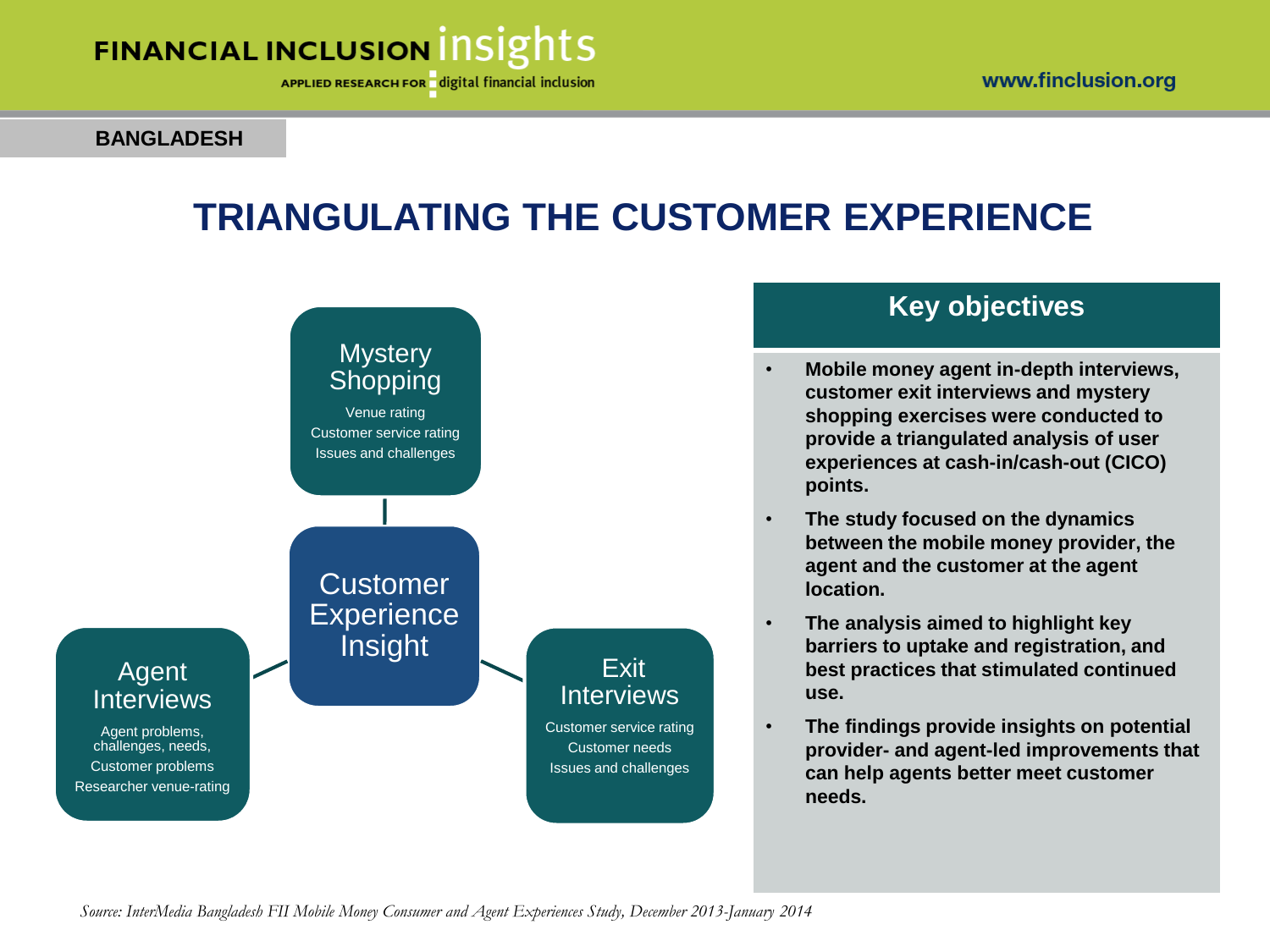APPLIED RESEARCH FOR digital financial inclusion

#### **BANGLADESH**

# **CONSUMER EXIT INTERVIEWS\***

### **Objectives**

50 one-on-one exit interviews were conducted to:

- Capture immediate impressions of agent performance and quality of service.
- Identify routine problems and best practices customers may experience at the agent location.

### **Key research questions**

- How satisfied are customers with the service they received?
- How knowledgeable and helpful are agents in resolving problems?
- What does the agent do well?
	- What are the routine problems they face while transacting with an agent?
	- What can agents and providers do to provide better customer service?

### **Selection**

- Interviews were conducted in three divisions (equivalent to states or provinces): Dhaka, Chittagong and Khulna.
- Dhaka and Chittagong were preselected due to their economic importance and Khulna was randomly selected from the rest of the divisions.
- The urban and rural locations for each division were randomly selected from the FII quantitative survey sample of the respective divisions.
- Agent locations were randomly selected from provider listings and fspmaps.com against the following criteria:
	- Agents of the five main mobile money providers;\*\*
	- 30 urban and 20 rural agents;
	- A range of agent premises (e.g., shop, umbrella).
	- Exit interviews were conducted with every 2nd customer leaving a specified agent location after conducting a mobile money transaction.

\*\*bKash, DBBL (Dutch Bangla), mCash, Trust Bank, **Banglalink** 

*\*Fieldwork was conducted between Dec. 10, 2013, and Jan. 6, 2014.*

*Source: InterMedia Bangladesh FII Mobile Money Consumer and Agent Experiences Study, December 2013 - January 2014*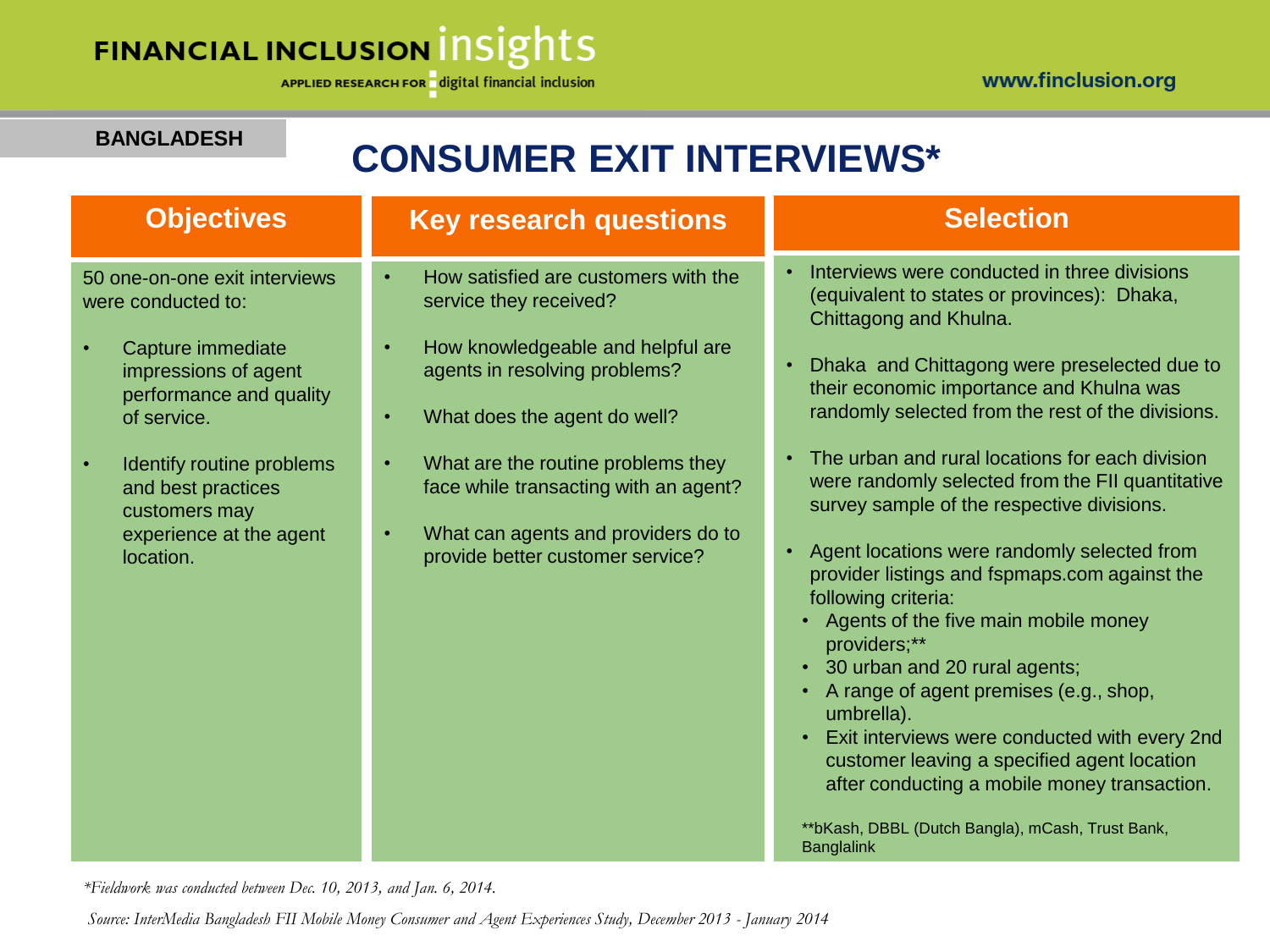#### **BANGLADESH**

# **MYSTERY SHOPPING EXERCISES\***

| <b>Scenarios</b>                                                                                                                                                                                                                                                                                                                                                                                                                                                                                                                                         | <b>What scenarios tested</b>                                                                                                                                                                                                                                                                                                                                                                                                                                                                                                | <b>Selection</b>                                                                                                                                                                                                                                                                                                                                                                                                                                                                                                                                                                                                                                                                                                                                                                               |
|----------------------------------------------------------------------------------------------------------------------------------------------------------------------------------------------------------------------------------------------------------------------------------------------------------------------------------------------------------------------------------------------------------------------------------------------------------------------------------------------------------------------------------------------------------|-----------------------------------------------------------------------------------------------------------------------------------------------------------------------------------------------------------------------------------------------------------------------------------------------------------------------------------------------------------------------------------------------------------------------------------------------------------------------------------------------------------------------------|------------------------------------------------------------------------------------------------------------------------------------------------------------------------------------------------------------------------------------------------------------------------------------------------------------------------------------------------------------------------------------------------------------------------------------------------------------------------------------------------------------------------------------------------------------------------------------------------------------------------------------------------------------------------------------------------------------------------------------------------------------------------------------------------|
| 45 anonymous customer interactions<br>were conducted with agents to:<br>Gain insight into agent<br>performance in specific areas such<br>as registration and<br>troubleshooting.<br>To evaluate agent performance,<br>researchers posed as customers and<br>presented agents with various<br>problems and issues, based on the<br>following pre-set transaction scenarios:<br>Unregistered, sending money<br>Registered, want to send<br>Inactive, registered, lost PIN<br>$\bullet$<br>Receiving money<br>Registered, sent money to the<br>wrong number | Do agents encourage or discourage<br>$\bullet$<br>registration?<br>Do agents provide adequate support<br>$\bullet$<br>for customers to register?<br>How knowledgeable and helpful are<br>agents in resolving problems?<br>Do agents provide good service<br>$\bullet$<br>when customers need assistance<br>(e.g., when they have sent money to<br>the wrong number)?<br>Do agents ask for customer PINs or<br>charge extra fees?<br>What are key problem areas at<br>agent locations and how can agents<br>improve service? | Mystery shopping was conducted in<br>three divisions (equivalent to states or<br>provinces): Dhaka, Chittagong and<br>Khulna.<br>Dhaka and Chittagong were<br>preselected due to their economic<br>importance and Khulna was randomly<br>selected from the rest of the divisions.<br>The urban and rural location for each<br>division was randomly selected from<br>the quantitative survey sample of the<br>respective divisions.<br>Agents locations were randomly<br>$\bullet$<br>selected from provider listings and<br>fspmaps.com against the following<br>criteria:<br>Agents of the five main mobile<br>money providers;**<br>25 urban and 20 rural agents;<br>A range of agent premises (e.g.,<br>shop, umbrella).<br>**bKash, DBBL (Dutch Bangla), mCash, Trust<br>Bank, Banglalink |

*\*Fieldwork was conducted between Dec. 10, 2013, and Jan. 6, 2014.*

*Source: InterMedia Bangladesh FII Mobile Money Consumer and Agent Experiences Study, December 2013-January 2014*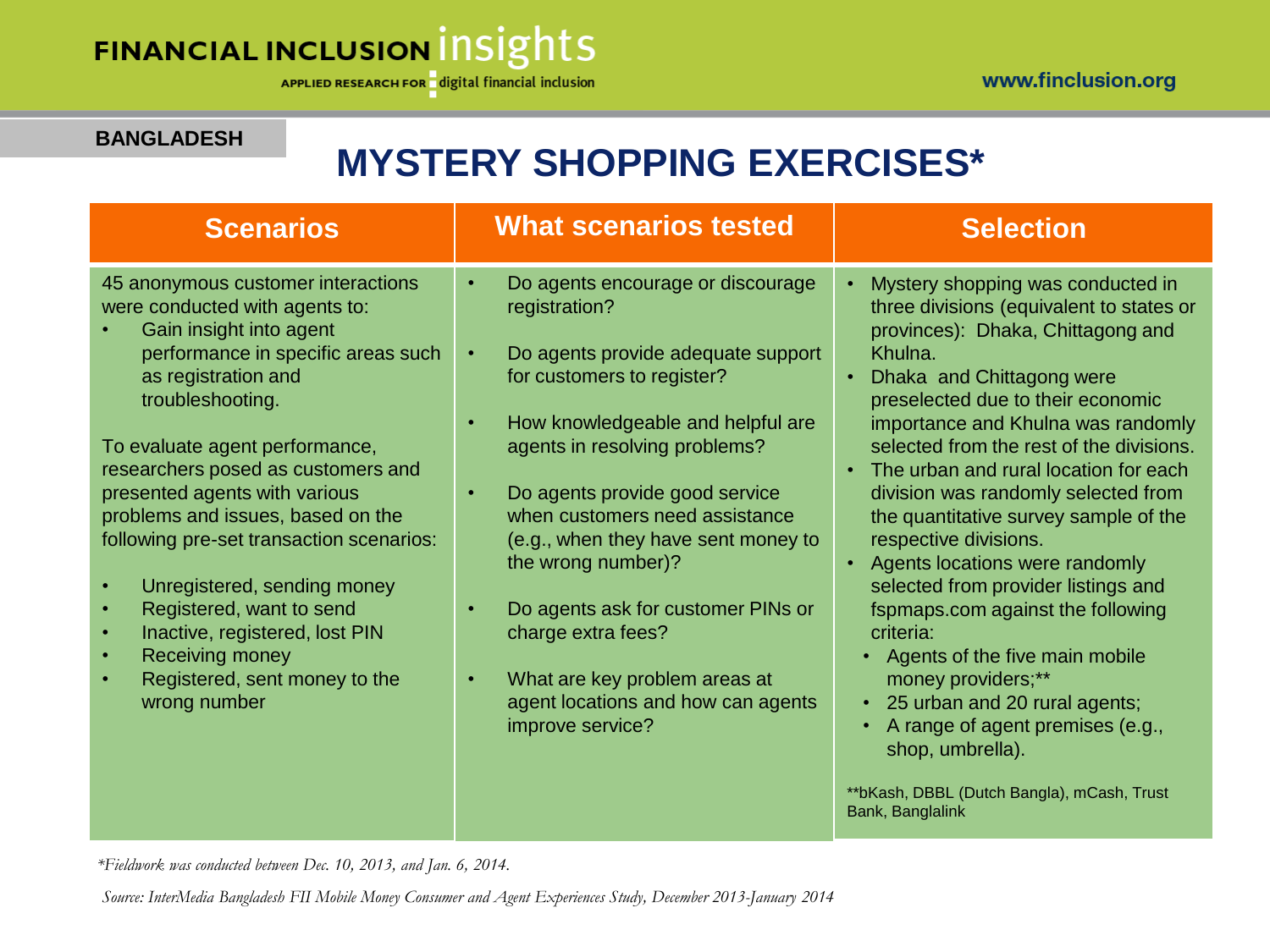### **BANGLADESH**

# **AGENT IN-DEPTH INTERVIEWS\***

| <b>Objectives</b>                                                                                                                                                                                                                                                                             | <b>Key research questions</b>                                                                                                                                                                                                                                                                                                                                                                                                                                                                                                       | <b>Selection</b>                                                                                                                                                                                                                                                                                                                                                                                                                                                                                                                                                                                                                                                                                                                                                                            |
|-----------------------------------------------------------------------------------------------------------------------------------------------------------------------------------------------------------------------------------------------------------------------------------------------|-------------------------------------------------------------------------------------------------------------------------------------------------------------------------------------------------------------------------------------------------------------------------------------------------------------------------------------------------------------------------------------------------------------------------------------------------------------------------------------------------------------------------------------|---------------------------------------------------------------------------------------------------------------------------------------------------------------------------------------------------------------------------------------------------------------------------------------------------------------------------------------------------------------------------------------------------------------------------------------------------------------------------------------------------------------------------------------------------------------------------------------------------------------------------------------------------------------------------------------------------------------------------------------------------------------------------------------------|
| 30 one-on-one interviews with<br>agents were conducted to:<br>Gain an understanding of<br>agents' perspectives on their<br>relationships with the service<br>providers and their customers.<br>Understand the agents'<br>perspectives on the overall<br>mobile money business<br>proposition. | Who is the agent's customer base?<br>What are the key issues and<br>$\bullet$<br>problems agents face in interacting<br>with their customers and providing<br>mobile money services?<br>Are agents adequately supported by<br>mobile money providers in<br>conducting mobile money business?<br>What does the agent think the<br>$\bullet$<br>providers can do better to support<br>agents and their customers?<br>Do agents think mobile money is a<br>good business venture?<br>What do agents need to provide<br>better service? | Interviews were conducted in three<br>divisions (equivalent to states or<br>provinces): Dhaka, Chittagong and<br>Khulna.<br>Dhaka and Chittagong were<br>preselected due to their economic<br>importance and Khulna was randomly<br>selected from the rest of the divisions.<br>The urban and rural locations for each<br>division were randomly selected from<br>the quantitative survey sample of the<br>respective divisions.<br>Agent locations were randomly selected<br>$\bullet$<br>from provider listings and fspmaps.com<br>against the following criteria:<br>• Agents of the five main mobile money<br>providers;**<br>• 15 urban and 15 rural agents;<br>A range of agent premises (e.g., shop,<br>umbrella).<br>**bKash, DBBL (Dutch Bangla), mCash, Trust<br>Bank, Banglalink |

*\*Fieldwork was conducted between Dec. 10, 2013, and Jan. 6, 2014.*

*Source: InterMedia Bangladesh FII Mobile Money Consumer and Agent Experiences Study, December 2013-January 2014*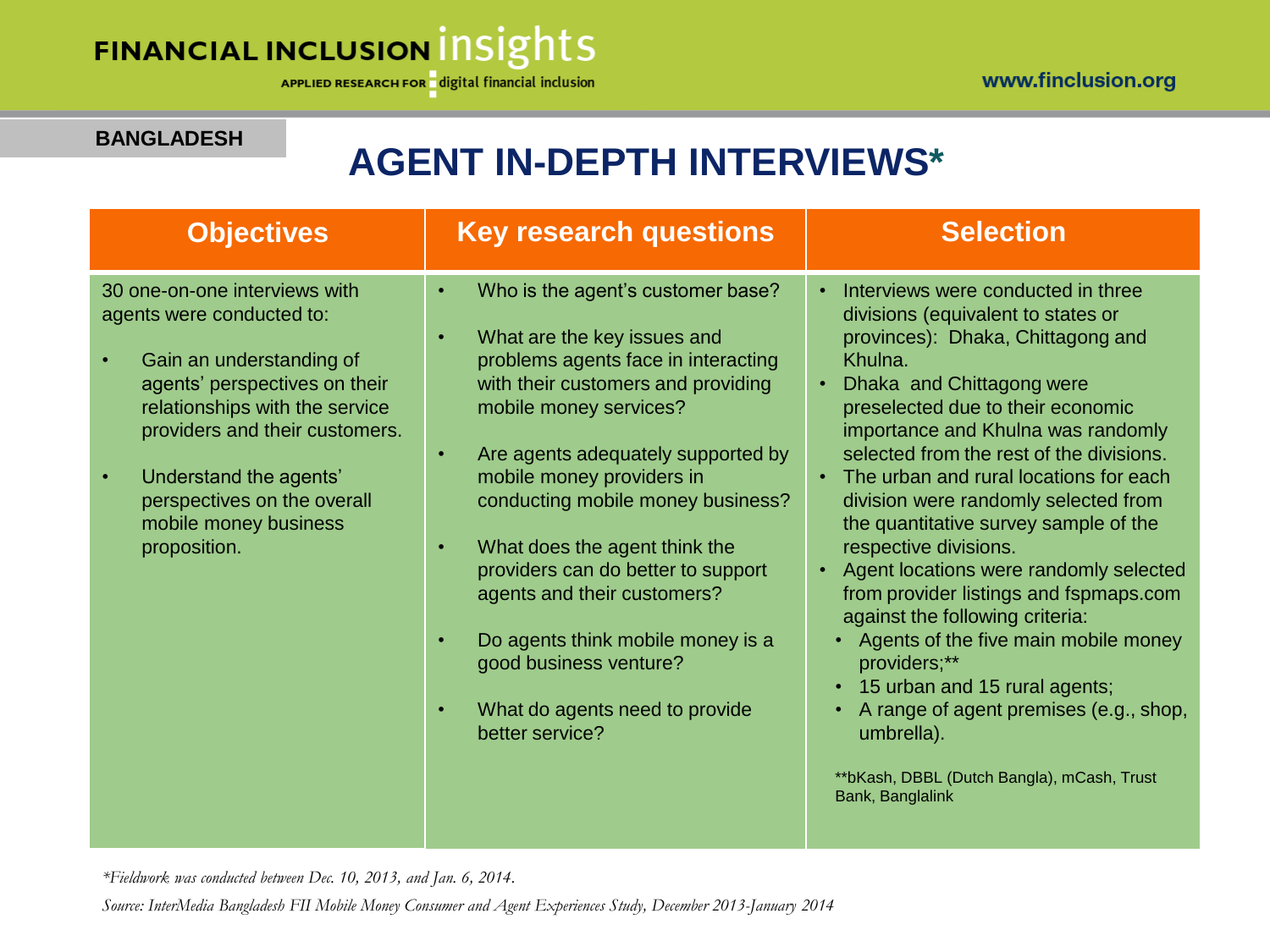APPLIED RESEARCH FOR digital financial inclusion

www.finclusion.org

**BANGLADESH** 

# **MAIN FINDINGS (1)**

### **Agent location and visibility**

- **Mystery shopping exercises revealed agent locations are easy to find, and mobile money posters or advertising are prominently displayed and visible from a distance. Tariff information for specific transactions such as sending money, however, is rarely displayed by agents**. No information about current fees or new promotional services was visible at agent locations, and some agents said they don't know enough about them to promote them to customers.
- **Most customers visiting the agent locations found them to be safe and convenient, and the agents to be trustworthy, despite** network issues and reported incidences of fraud. (Both agents and customers reported they feel mobile money services are generally safe and convenient, particularly for conducting money transfers.)

### **Information and marketing**

- **Agents reported their current level of training on how to conduct basic transactions is enough, but they need more information on troubleshooting and marketing value-added services.** Customer feedback and mystery shopping exercises showed that agents often do not market value-added services such as bill payments, and miss opportunities to introduce customers to new services. Customers also reported that more training could benefit agents who are not always able to solve network issues when they arise.
- **Agents cite low commissions and lack of financial and other support (e.g., technical and marketing assistance) from mobile money providers and partnering banks as hurdles that must be addressed to keep their businesses sustainable.** For example, agents want to reach more customers, but expect mobile money providers to shoulder the burden for more advertising.

### **Value-added services**

• Though money transfers are the most common reason customers use mobile money, there is opportunity to market valueadded services. **Many customers don't know other services already exist, and some unaware customers even mentioned their need for such services.**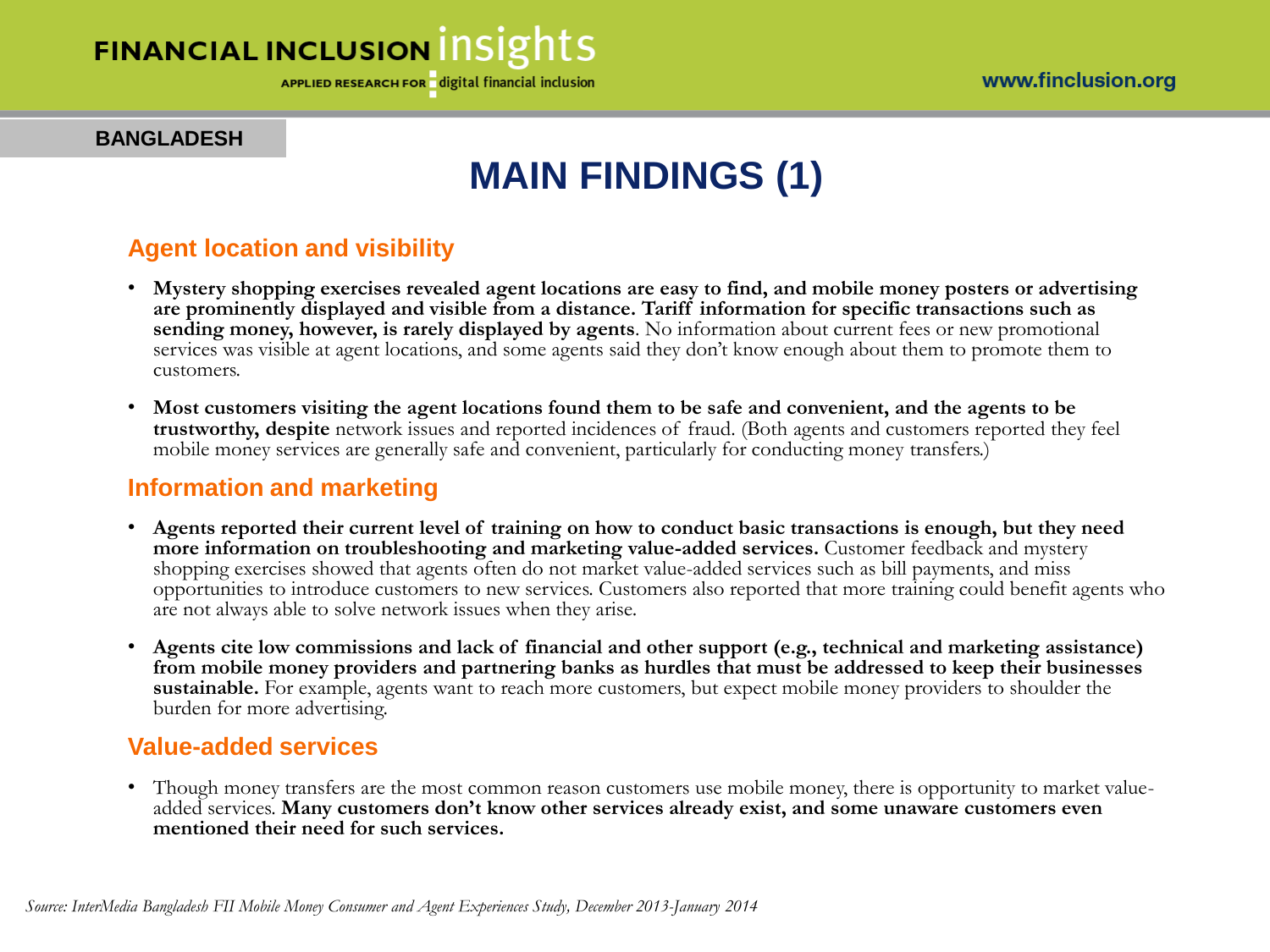APPLIED RESEARCH FOR digital financial inclusion

**BANGLADESH** 

# **MAIN FINDINGS (2)**

### **Over-the-counter (OTC) and agent-assisted transactions**

- Exit interviews show customers, especially non-registered ones, visit agent locations often and are heavily dependent on agents for conducting transactions. **But, even among those who are registered, many said they still visit agents to conduct transactions to ensure they are conducted securely.** They fear losing their money or the chance of encountering network failure during a transaction, compel them to transact at agent locations.
- Some customers said visiting an agent shop to make transactions is convenient. **Many customers know the benefits of registration, including lower transaction fees, but they see registration as an unnecessary hassle when service can be easily obtained from agents.**
- In fact, **despite a government ban on OTC transactions, agents said they are still trying to keep their OTC business** by having multiple registered mobile money accounts in their names and provide these to customers so they can make their transactions.
- In other cases, **agents reported they don't offer to register customers because they think some of their customers are not ready to transact on their own, and they do not want to lose their OTC business.**
- **Some customers cited lack of adequate proof of identification as a hurdle to registration.** Some also said they don't have enough technical knowledge to use a registered account independently.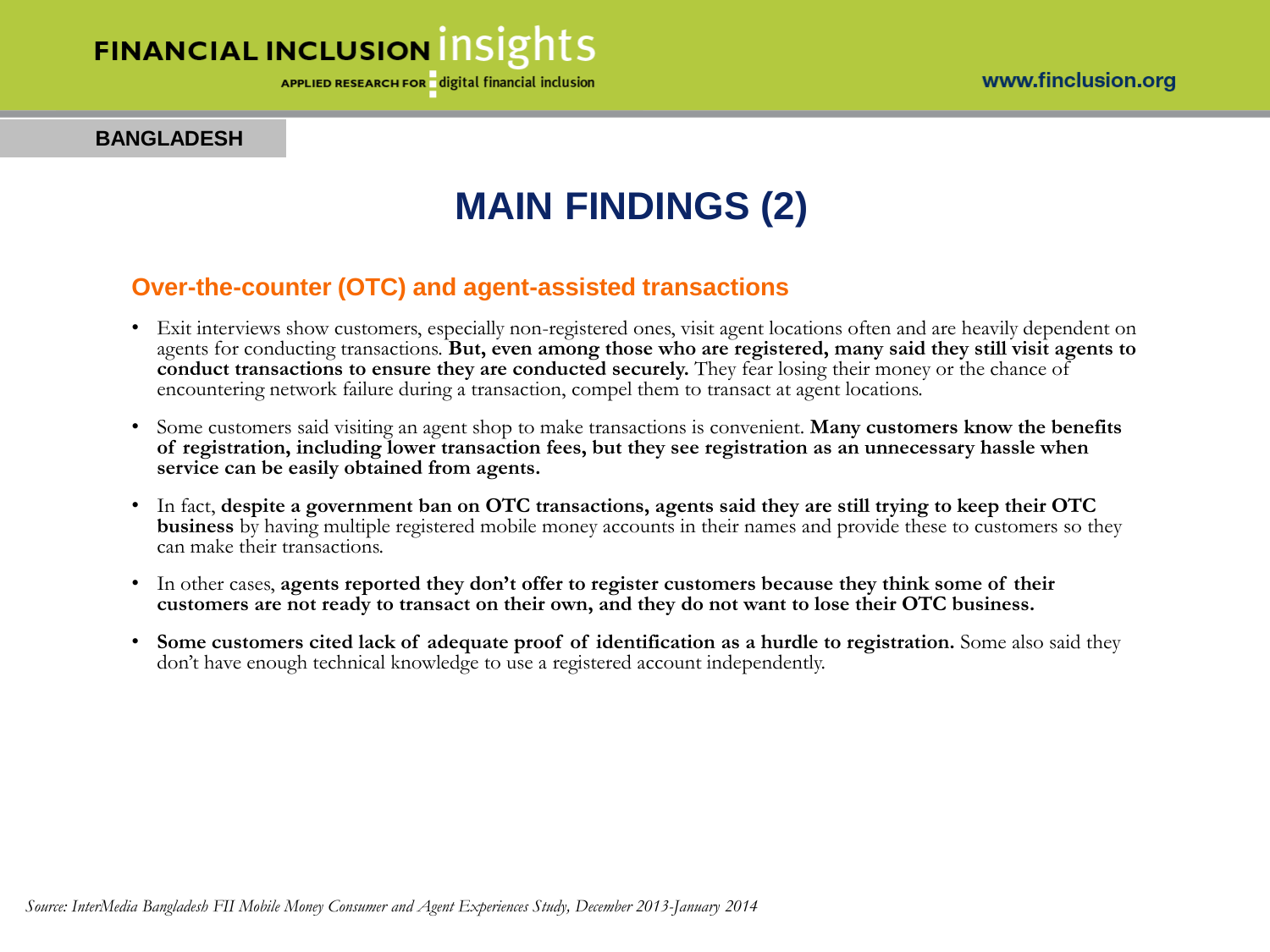**APPLIED RESEARCH FOR** digital financial inclusion

**BANGLADESH**

#### www.finclusion.org

# **RECOMMENDATIONS**

### **For mobile money providers:**

- **Registration can be encouraged through a concerted, sustained effort by agents to provide customers with information and educational material that helps them understand how to transact.**
- **Provide agents with the information, training and skills they need to market value-added services to customers and resolve network and technical issues as they arise.** To deepen uptake of mobile money services and products, agents may need more support from mobile money providers on how to troubleshoot technical issues and conduct customer outreach campaigns.
- **Reinforce agents' marketing efforts by using SMS and interactive voice responses (IVRs) to directly inform customers about mobile money services such as bill payment and airtime top-ups.** Many customers, who currently only use mobile money for transfers and remittances, said they are interested in using mobile money for other transactions, but do not receive enough information about what other services are available.

### **For government policymakers:**

• **Re-evaluate regulatory policy governing over-the-counter transactions.** Regulators currently don't allow OTC transactions in Bangladesh, yet customers are unsure of how to transact on their own and want assistance from agents, especially when transferring money. As a result, despite the ban, agents said they hold multiple registered accounts in their name, and use them to conduct OTC transactions for their customers. If OTC transactions were allowed, in parallel with a concerted push towards greater registration, it may have the potential to expand customers' use of mobile money services. For example: allowing OTC for services such as bill payment – similar to EasyPaisa in Pakistan - may encourage customers to use additional value-added mobile money services.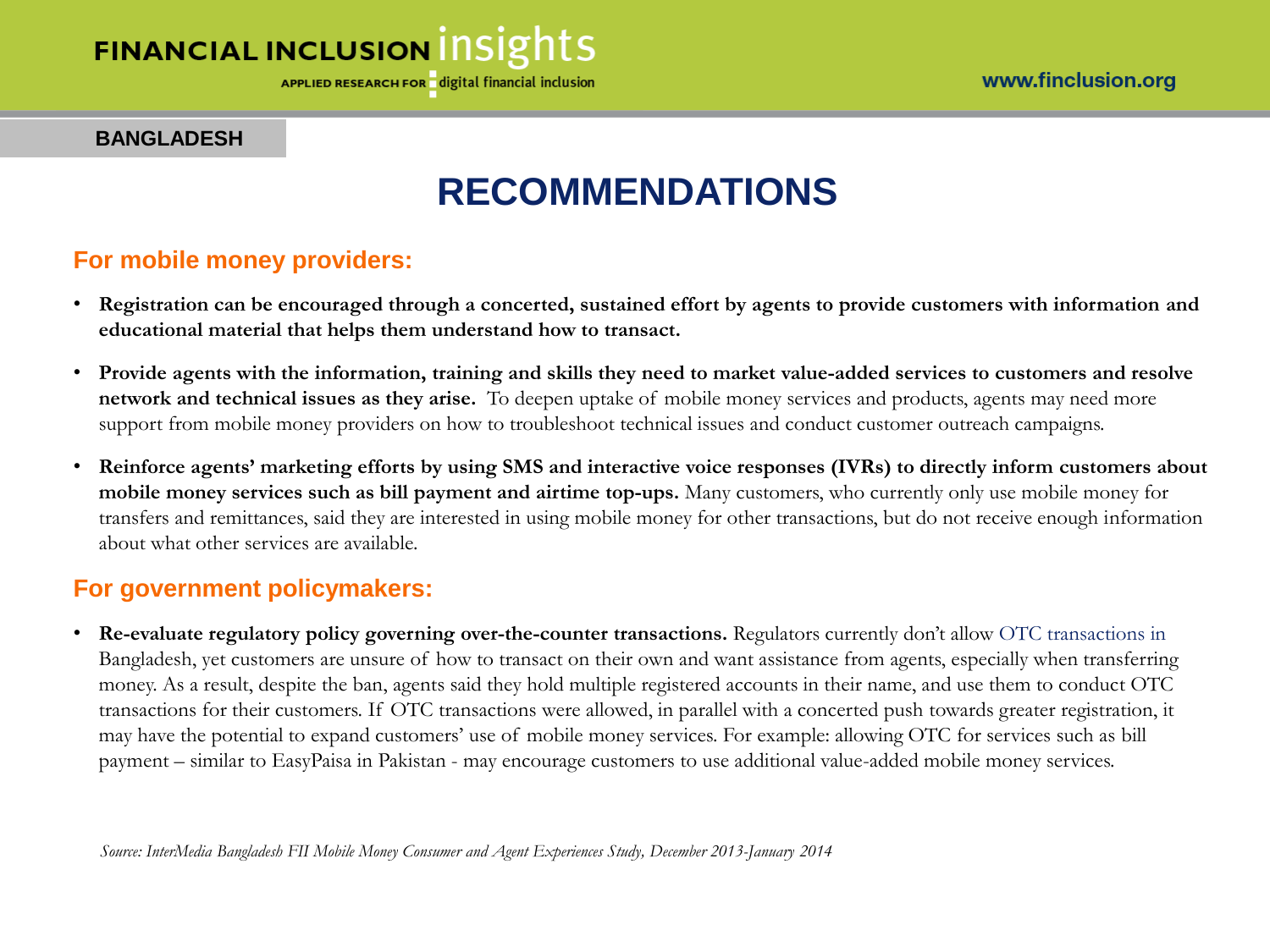

APPLIED RESEARCH FOR digital financial inclusion

**BANGLADESH**

## **DETAILED FINDINGS**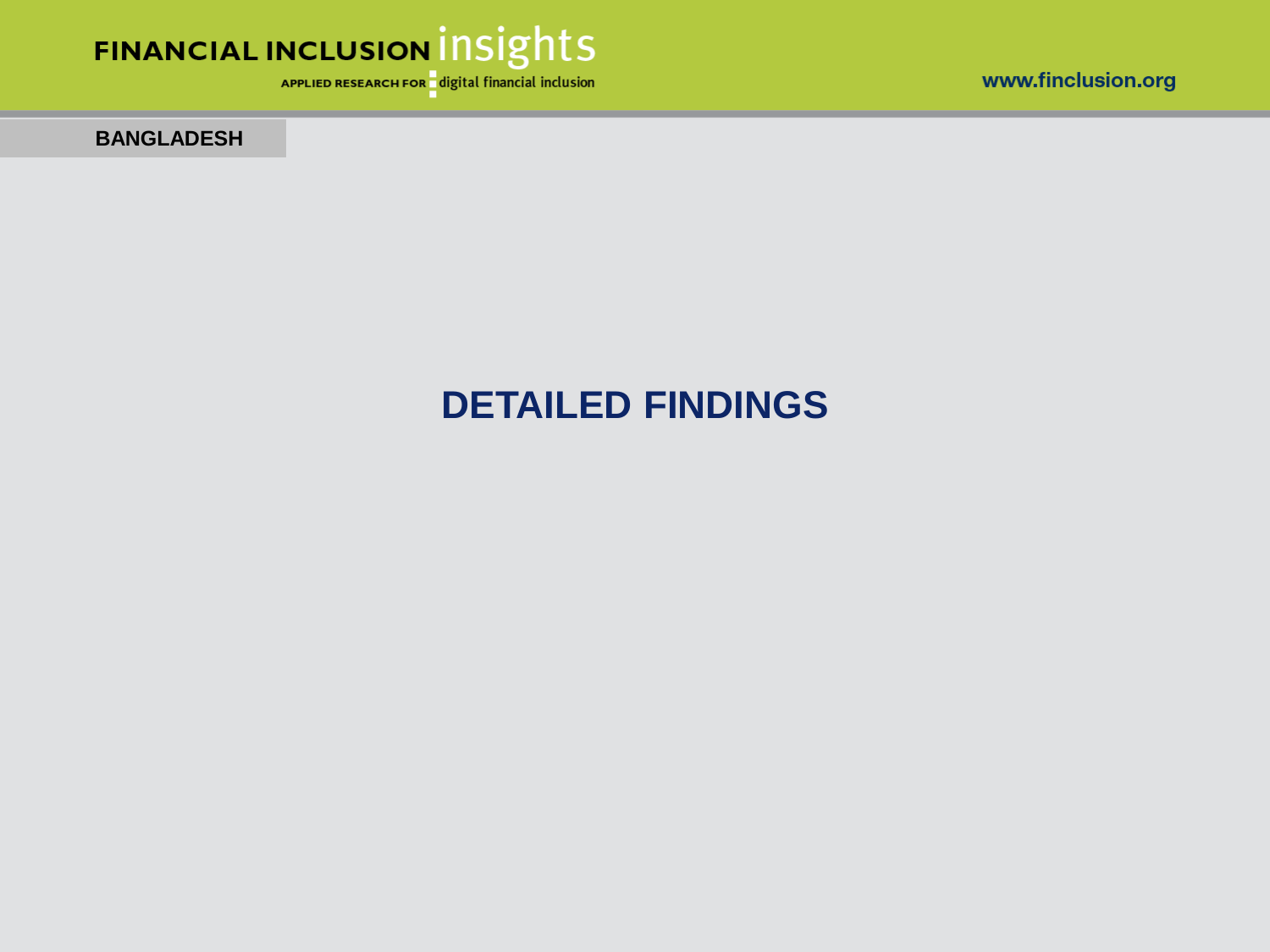APPLIED RESEARCH FOR digital financial inclusion

### **BANGLADESH**

### **Money transfers are the most common reason for using mobile money, but there is ample opportunity to market value-added services**

- Most mobile money customers use the services for money transfers (i.e., sending and receiving money).
- Some customers use mobile money for bill payments (i.e., utility bill and fee payments), and a few even pay school fees (tuition) using mobile money. But many customers don't know these types of value-added services already exist – some unaware customers even mentioned their need for such services.
- Customers also indicated they would be interested in saving money in their mobile wallets, but only if it provided interest on these savings.
- Agents said customers should have the option to use any ATM to withdraw cash in their mobile money accounts, even though agents would lose out on the "cash-out" fees. In addition to being convenient for customers, they believe more options to transact and cashout will increase overall transactions.

### Interest-bearing mobile wallets may encourage saving through mobile money

*"If like banks, interest was paid on the amount saved in the account, then people would have had a better experience."*

(Rural Male exit interview respondent, age 18- 25, Munshiganj, Dhaka division)

*"It would be good to provide eight to 10 percent interest like banks, and then everyone can deposit money in the personal account in large amounts. They wouldn't need to go to the bank." (*Mobile money agent, rural, Munshiganj, Dhaka division)

**A few agents said customers ask them about international remittance transfers. While the service isn't yet offered, this could be a potentially popular service. Agents also said some customers want higher allowable transaction amounts.**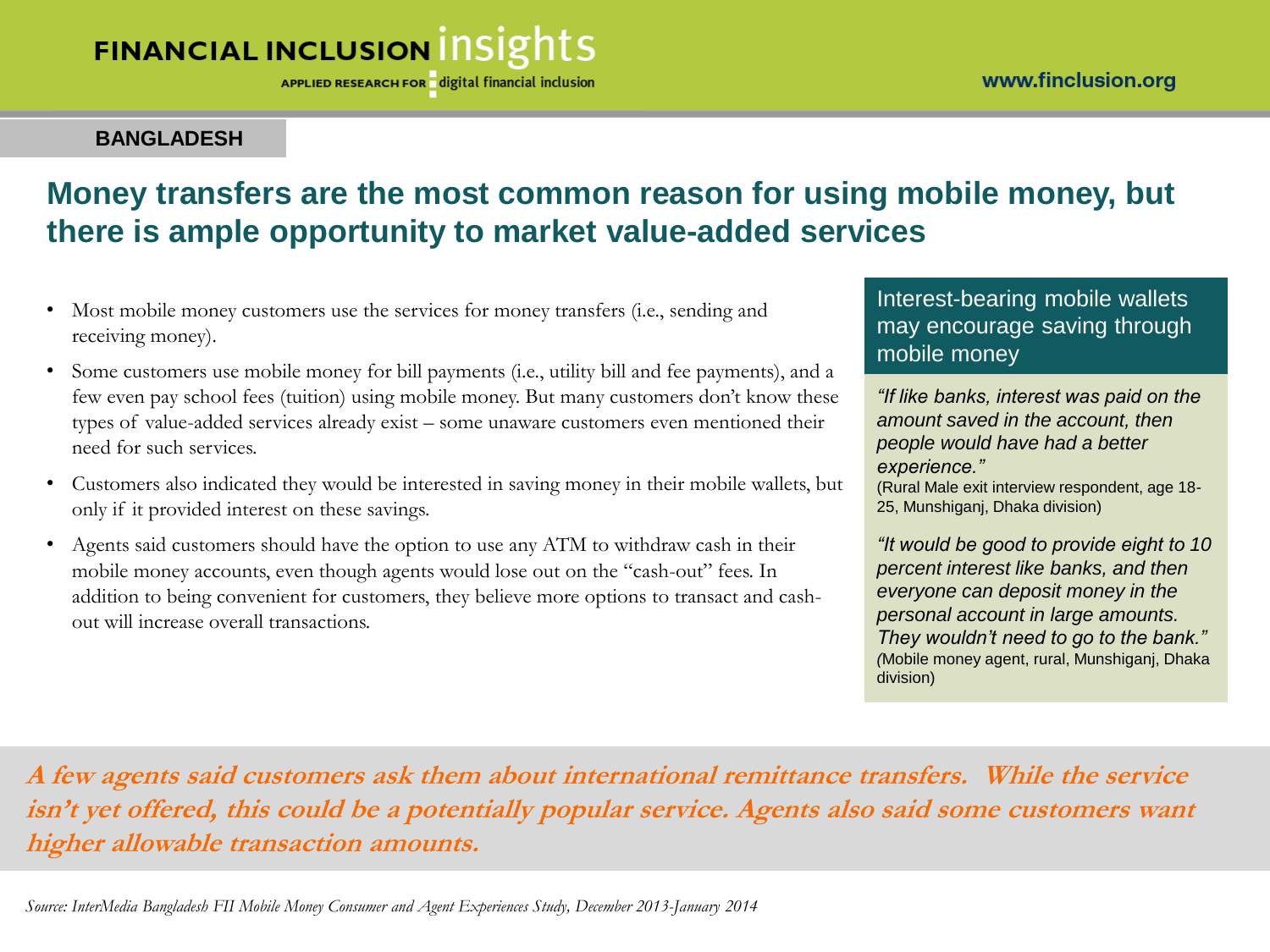**APPLIED RESEARCH FOR** digital financial inclusion

#### **BANGLADESH**

### **Customers find mobile money safe and convenient**

- Among customers across all three divisions, men and women, and urban and rural residents, most agree that mobile money is a safe and convenient way to send money. The convenience and security of money transfers via mobile money are generally identified by customers and agents as mobile money's main advantages.
- Even though some customers reported they had heard of or experienced fraud personally, they still think it is more secure than dealing with cash. Trust in the security of transactions is high.
- In interviews with agents, especially those in urban areas, many reported they began providing mobile money services in response to customer demand. In general, they said awareness of and demand for mobile money among their customers is quite high.

#### bKash is popular and perceived as efficient

*"I opened the [bKash] account to keep my money safely. Money can be instantly received whenever necessary. I have used bKash since the beginning, its service is satisfactory. Money can be received anywhere."*  (Rural male, exit interview respondent, age 18-25, rural, Jessore, Khulna)

*"People want this service. People asked for the service and I said I don't have this service. Many people asked couple of times then I decided to launch that service." When I had DBBL, and then I saw other shops around me has bKash, people are asking for bKash and I can't provide, then I felt to be a bKash agent."*  (Mobile money agent, rural location, Munshiganj, Dhaka division)

#### Easy, convenient, time-saving

*"Mobile money saves time and is easy to use. I do not need to stand in queue and the services enables savings from transportation cost. The nearest bank is far from the location where I remit money to. If I send through mobile it is convenient, and the beneficiary receives it instantly. To tackle emergencies, money can be transferred through mobile money anytime during the day."* (Urban male exit interview respondent, age 18- 25, Chittagong metro, Chittagong division)

*"Mobile money is more convenient. Previously I would need to stand in queues, travel far to pay the bills. Now bill payments have become easier and costs less."* 

(Urban male exit interview respondent, age 26- 35, Chittagong metro, Chittagong division)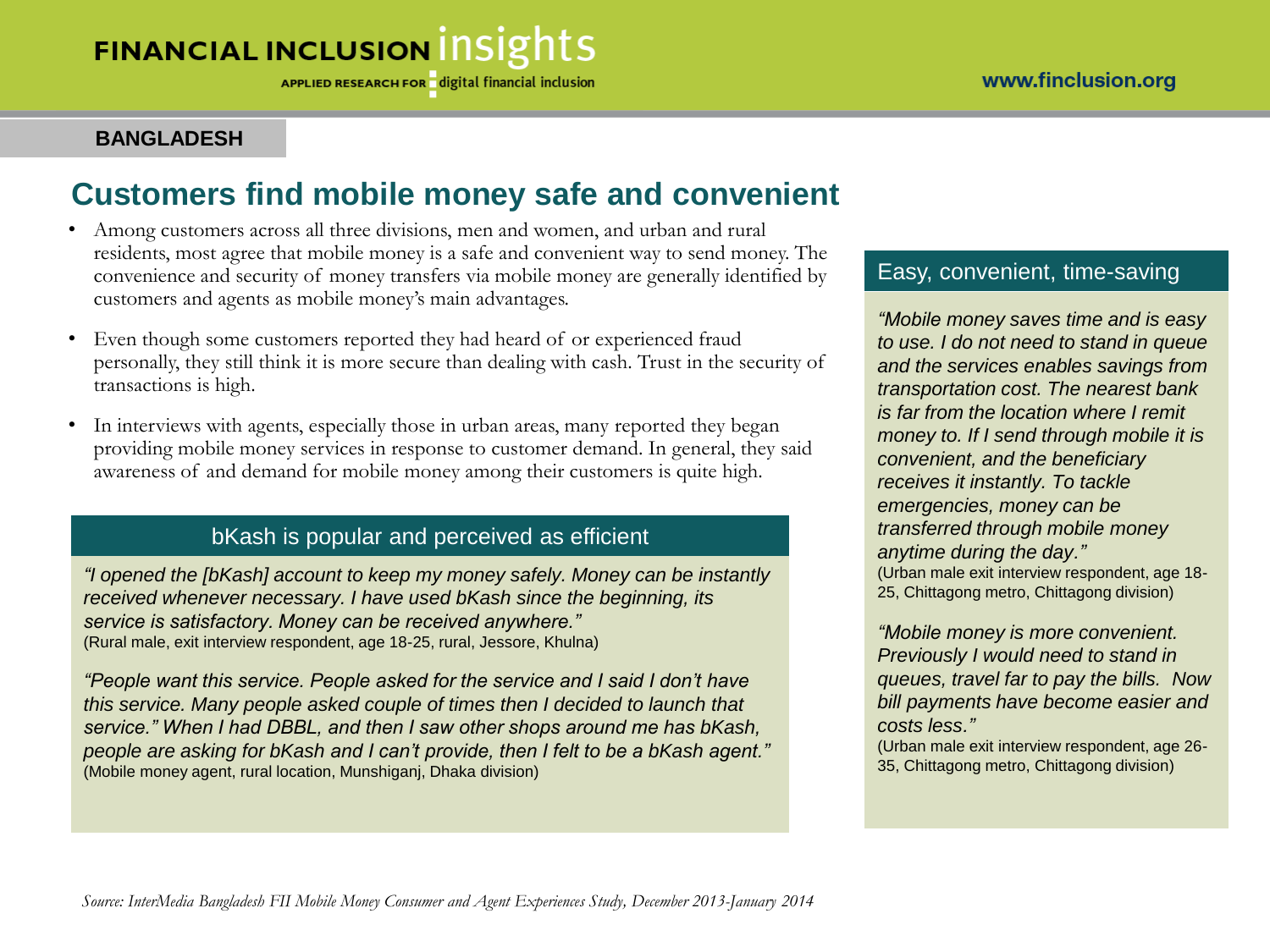**APPLIED RESEARCH FOR** digital financial inclusion

www.finclusion.org

**BANGLADESH**

### **But, when discussing mobile money issues, both agents and customers mention network problems and incidences of fraud**

- When asked about issues with mobile money, customers and agents reported experiencing problems with the mobile phone network during mobile money transactions. Network issues were particularly noticeable in the evening and when providers conducted server updates.
- Agents said network problems are the main impediment to efficient customer transactions.
- In some cases, agents reported being the targets of a variety of scams, including, for example, phone hackers who send fake SMS messages to "customers" that appear as if the mobile money provider is confirming a transfer.

*Source: InterMedia Bangladesh FII Mobile Money Consumer and Agent Experiences Study, December 2013-January 2014*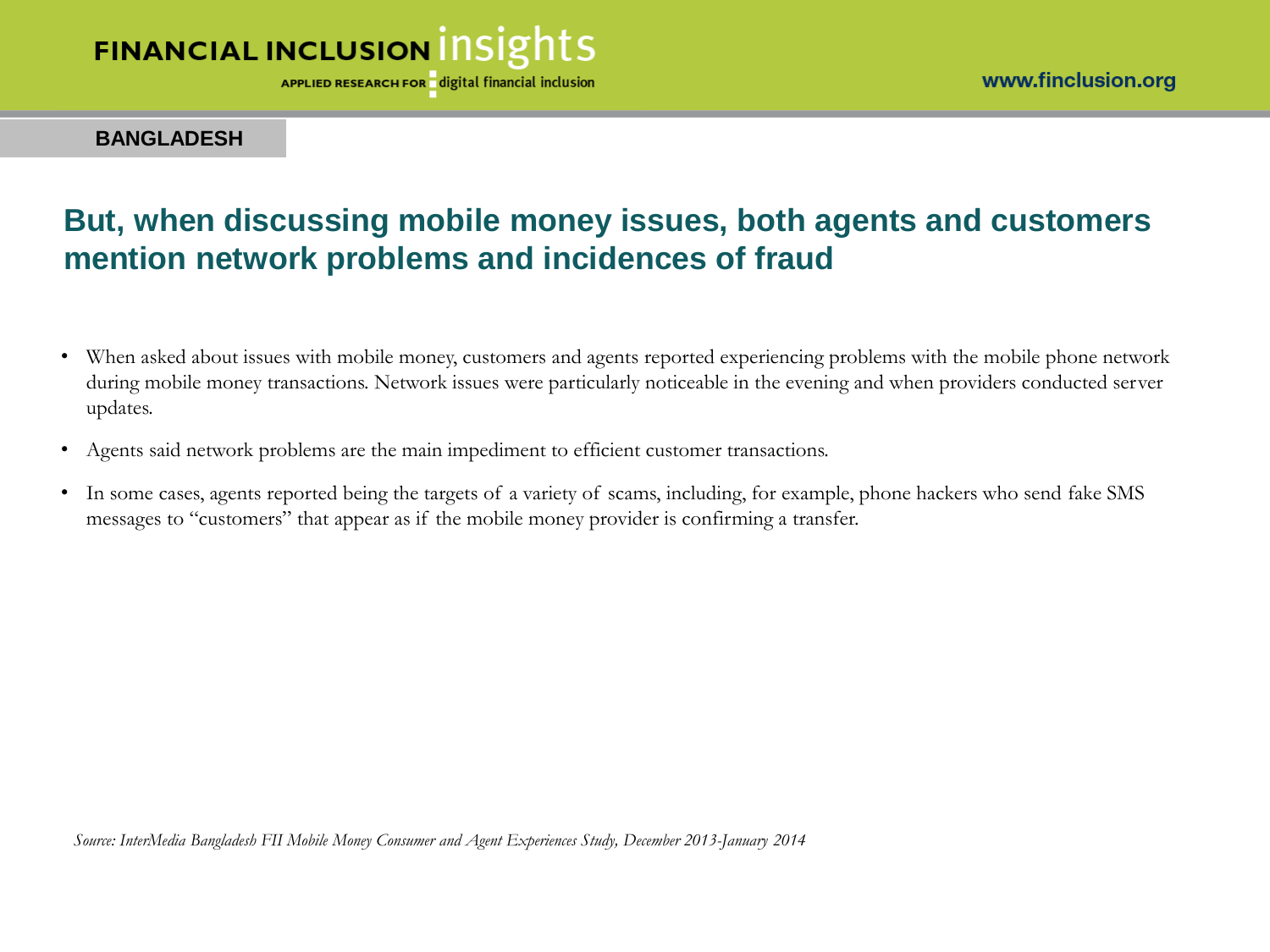APPLIED RESEARCH FOR digital financial inclusion

#### **BANGLADESH**

### **bKash and DBBL are the main players**

- In the Bangladeshi mobile-money market, bKash is the dominant player. While most customers use bKash, other providers used include DBBL, mCash, UCash, Mobicash and Okcash.
- Widely advertised, bKash's brand recognition is so high that customers often refer to mobile money transfers as "doing bKash."
- Most agents serve multiple mobile money providers the majority of agents provide bKash services followed in popularity by those of DBBL.
- Based on consumer exit interviews, most customers choose bKash for the following reasons:
	- It is the most widely known provider and is easily available because of its extensive agent network.
	- It is most commonly recommended by family, friends and even mobile money agents.
	- Some consumers said they chose bKash because they thought it was trustworthy due to its association with BRAC, a global development organization that originated in Bangladesh.
- Based on responses from the few DBBL customers, they said they chose DBBL because it was available at a convenient location, and their family and friends recommended it. In addition, while it has a much smaller market share than bKash, users said they also chose it because it has lower-than-average service charges.
- One DBBL agent talked about how DBBL is more secure than other services. When registering, its interface generates customer account numbers by adding an additional digit to mobile phone numbers. According to the agent, and what he reported his customers also believe to be, this is a failsafe measure that is thought to prevent money being sent to the wrong account.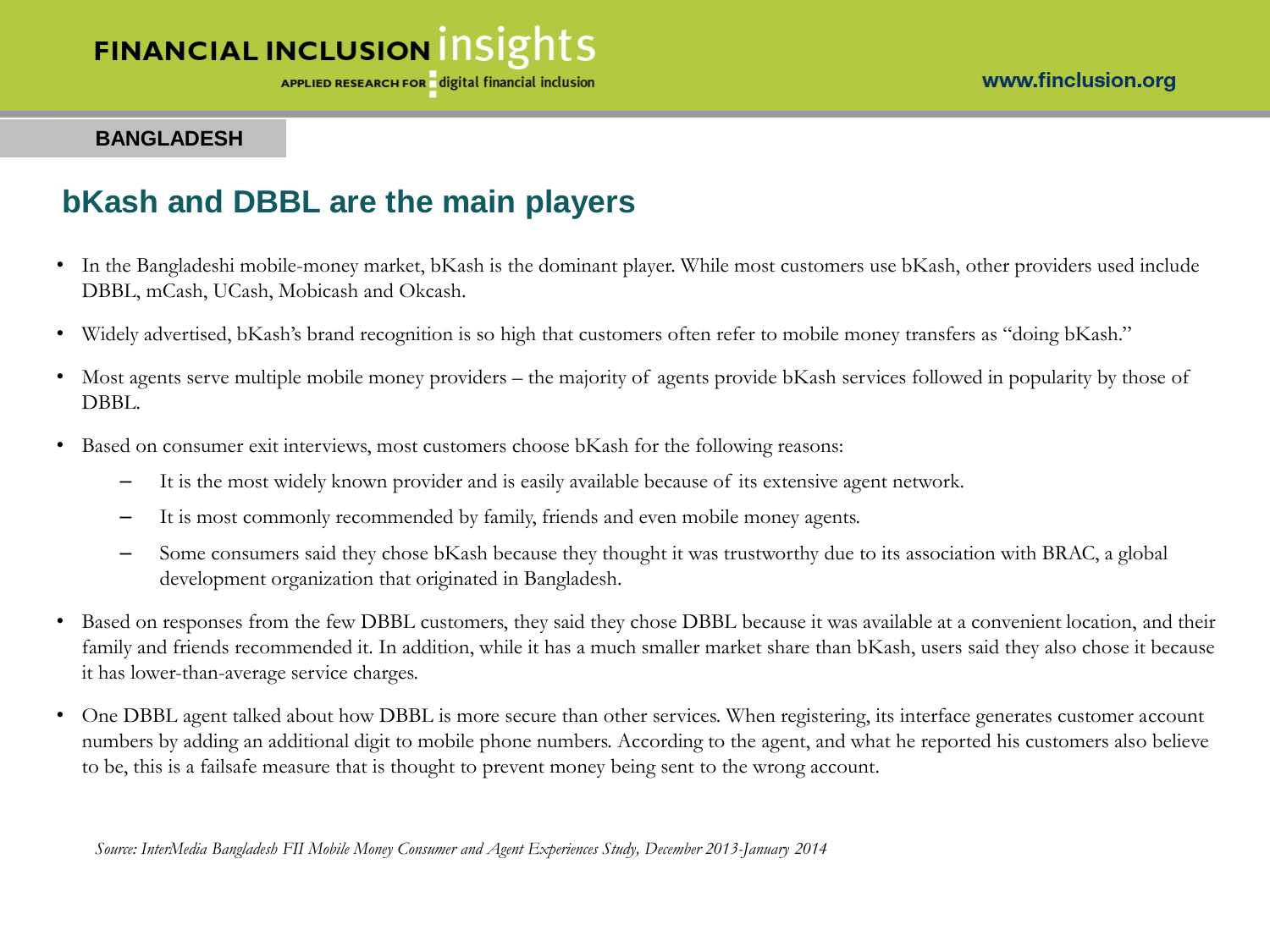APPLIED RESEARCH FOR digital financial inclusion

www.finclusion.org

**BANGLADESH**

### **Agent locations are easily accessible and agents prominently display major mobile money service providers' advertising**

- Mystery shoppers and researchers, who conducted customer and agent interviews, observed agent shops and their locations as a part of this study. They reported that shops took a variety of forms and were located in a variety of settings. They ranged from permanent shops located on crowded main streets to temporary umbrella stands located in neighborhoods without much commercial activity. Agents were often present in clusters in the areas surveyed, setting up their shops next to each other.
- Agent shops are located in easily accessible areas, near transportation hubs or within easy walking distance of them.
- Customer exit interviews revealed the need for customers to feel safe about conducting transactions. They prefer conducting transactions in more populated areas, instead of less crowded locations in remote or desolate areas. While, customers also acknowledged that, in these crowded areas, there is generally very little space to conduct transactions privately, they perceive a sense of safety in crowded places and value it over the need for privacy.
- In general, mystery shoppers and researchers reported that agents were providing good customer service.
- Mobile money signage is visible and clear, but, compared with all the other provider brands, mystery shoppers and researchers noted that bKash banners are the most visible from outside of the agent shops. Most agents prominently advertise their mobile money services and display the partnership between the mobile money service and the specific bank that backs them, as required by Bangladesh bank regulations. Bank affiliations are often present on the providers' banners and customers are generally well aware of this partnership.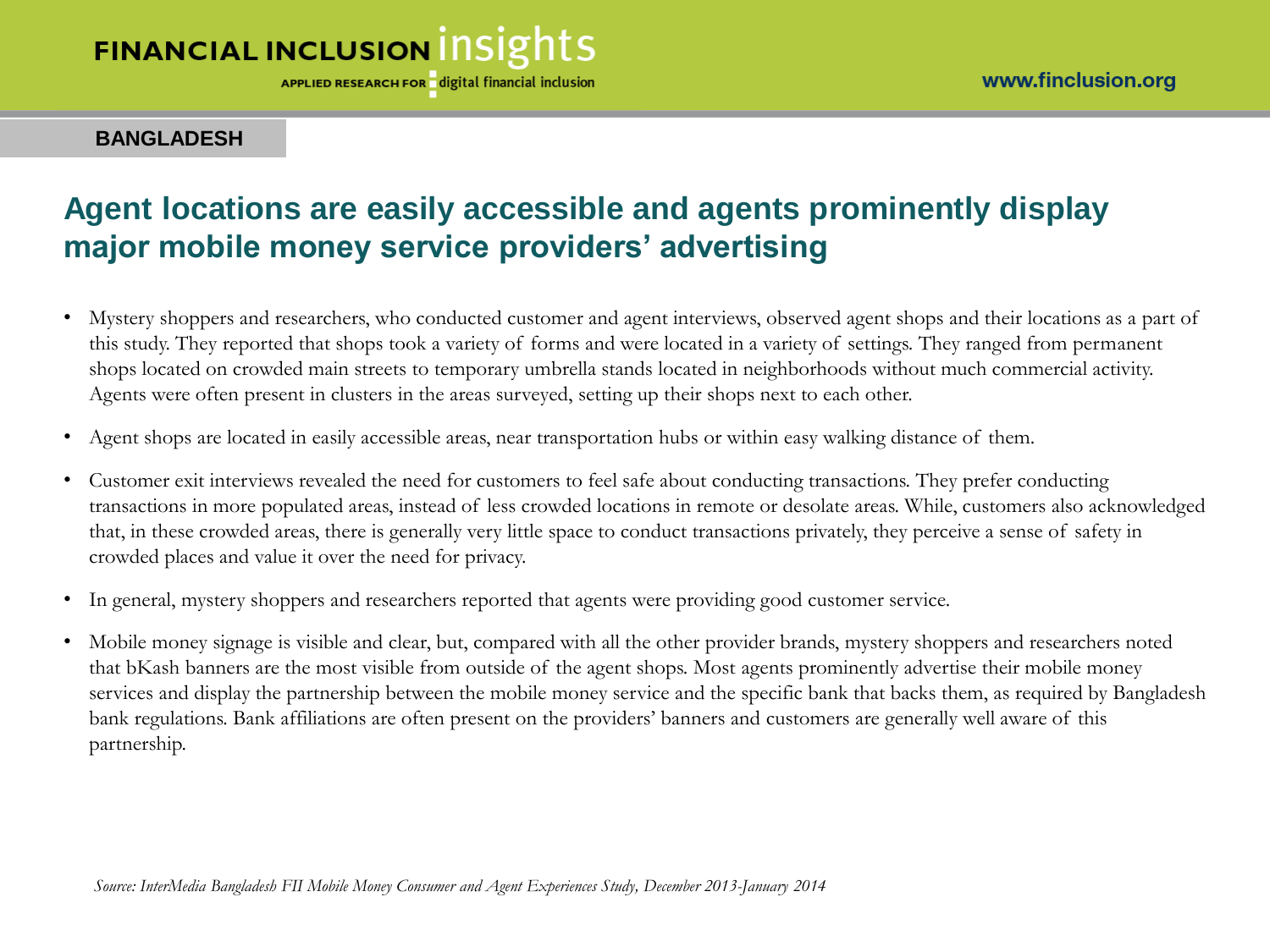APPLIED RESEARCH FOR digital financial inclusion

### **BANGLADESH**

### **Agents said many customers are more comfortable transacting with an agent's assistance**

- Exit interviews show customers, especially non-registered ones, visit agent locations often and are heavily dependent on agents for conducting transactions. Even among registered customers, most said they used mobile money over the counter (OTC) for several months before registering. Only three of the 11 registered users started using mobile money as registered users.
- During interviews, agents indicated registered usage provides agents with commissions and brings in long-term customers. But the biggest hurdle to registration, according to the agents, is that customers do not see the necessity of registration; they find it convenient to visit agent locations for their transactions.
- There is also an element of safety that is considered. Agents say customers find transactions are more secure if they conduct them with an agent watching or assisting them. In this way, if there are issues with the network, etc., they have assistance at hand. According to agents, their customers expressed anxiety about sending money to the wrong account number because they think they cannot get it back.
- Agents also said a knowledge gap exists among some customers. Some find mobile phone display options confusing, and feel more comfortable if agents perform the transactions for them (see box to right). Agents report that many registered users bring their phones and ask the agent to help in conducting the transaction. The agent walks them through the process each time. When asked, most customers say the menu options are confusing and people get timed out or are too anxious to use it.

### Customers are confused by the process

*"Sometimes customers don't even know where to check whether their money has arrived or not. They see a message but they don't know where to check the amount, they can't even enter the program using."* 

(Mobile money agent, Chittagong metro, Chittagong division)

*"Some customers do not understand the process. So they trust me and give me their PIN and I do the transaction for them. I also show them the process while doing that [the transaction]. I also tell my employees to be trustworthy and always appoint trustworthy people in my shop*."

(Mobile money agent, Kustia, Khulna division)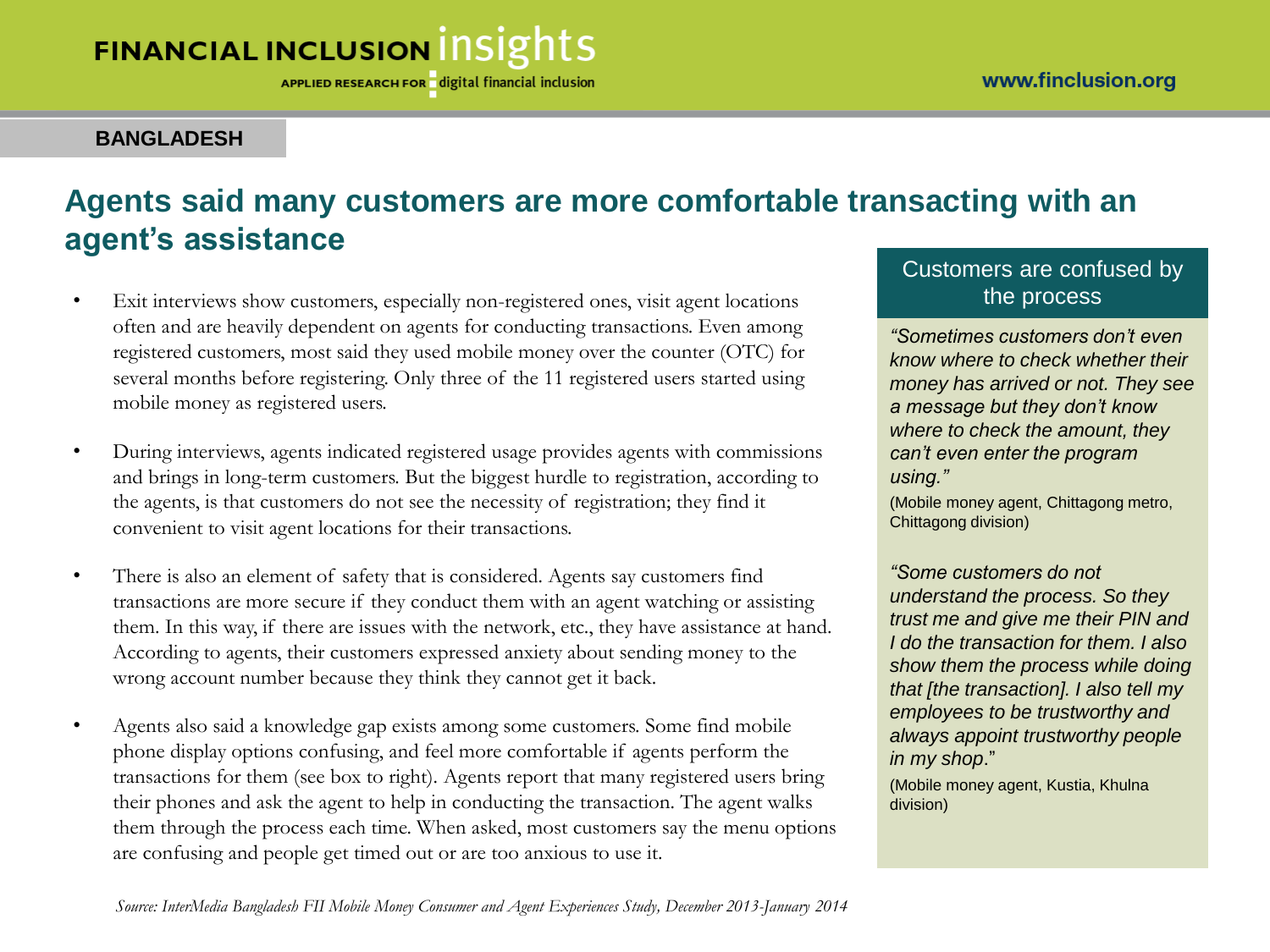APPLIED RESEARCH FOR digital financial inclusion

### **BANGLADESH**

### **Currently, customers see registering a mobile money account as an unnecessary hassle given agents still provide OTC service**

- Despite the government ban on OTC transactions, agents said they create multiple registered accounts in their own name, and use them when customers visit their shops to conduct OTC transactions. As a result, customers see registration as an unnecessary step to take when service can be easily obtained without registering.
- Customer exit interviews revealed that most customers (39 out of 50) were not registered.
- Proof of identity needed for registration is a hurdle for some, especially students since many do not have national IDs. Young students were found to use mobile money, but some said, other than their student ID, which they would like to be able to use as proof of identity, they do not have an official ID that would allow them to register an account.
- Currently, those who do not have an ID and want to register said they were told by agents to use an ID of another family member and register the account in their name.

### **Agents say their customer base feels more comfortable using agent accounts for their transactions**

*"Sixty percent of people cannot do it [use mobile money independently]. They cannot send money on their own. They don't want to learn it. What can I do?"*  (Mobile money agent, Chittagong metro, Chittagong division)

*"Many think that using their own account is risky and their money may be lost. They want to keep us in risk [involved in transactions] by keeping them risk free. They come and take our number, send the money and confirm by calling their receiver's end people*."

(Mobile money agent, Kaptai, Chittagong division)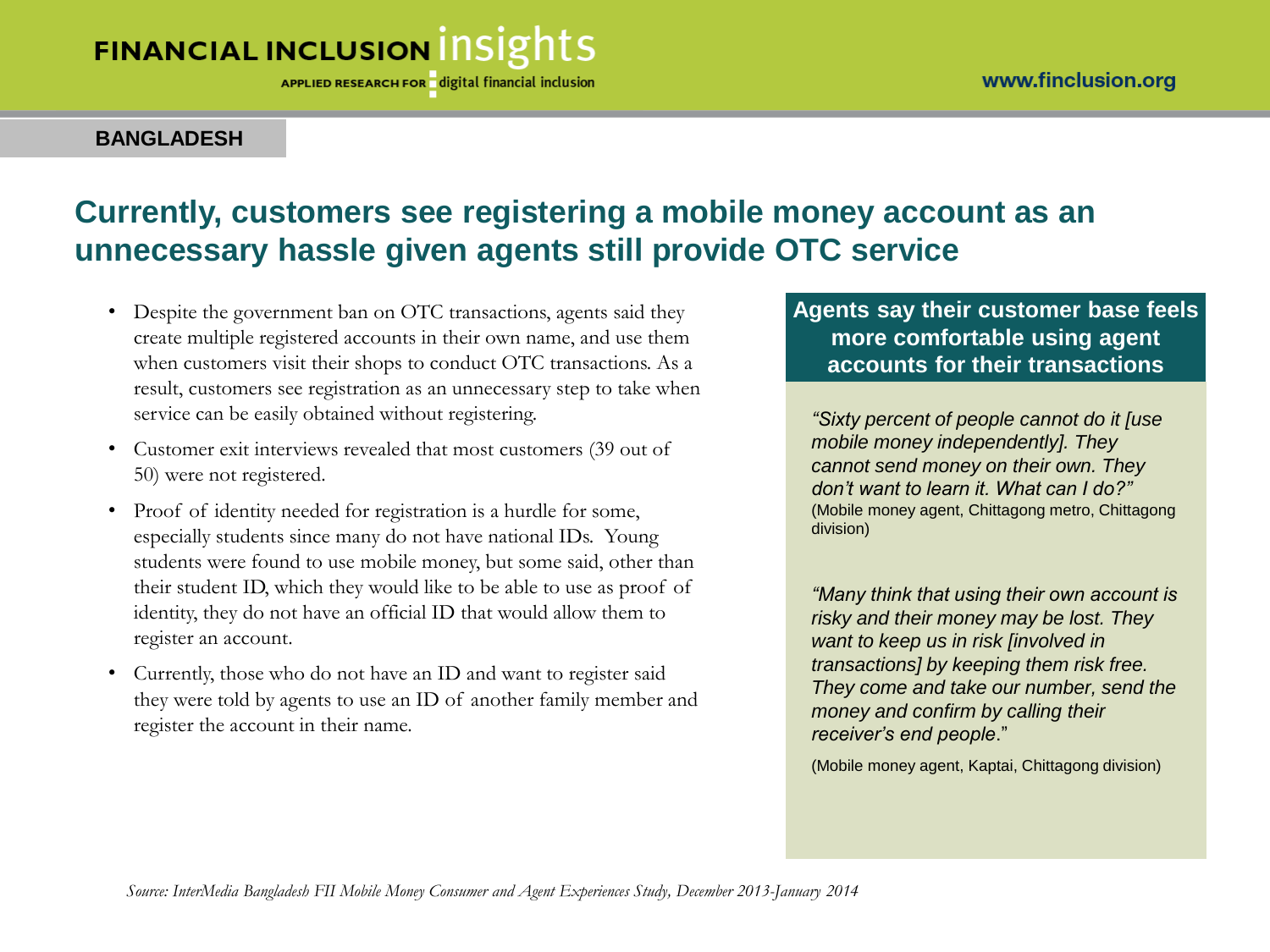APPLIED RESEARCH FOR digital financial inclusion

**BANGLADESH**

### **Even registered users initially need some agent support before making transactions on their own**

- Registered users who were interviewed said, over time, they became more comfortable with using the menu and options. After this, they registered and started conducting their own transactions. They now find it cheaper to transact on their own and think it's safer to use their own account. They value being able to conduct transactions 24/7.
- But registered users also said they still occasionally transact through the agent (OTC) and sometimes through their own account.
- Currently some providers, such as bKash, have online videos on how to conduct various types of transactions. But to reach a larger population of users and potential users, particularly among those who are not technology savvy and/or have lower levels of education, providers would have to conduct educational campaigns using more easily accessible media.
- Most agents observed during the mystery shopping exercises did not ask if customers were registered and did not offer to register them. But almost all agents have the ability to register customers and know the procedures.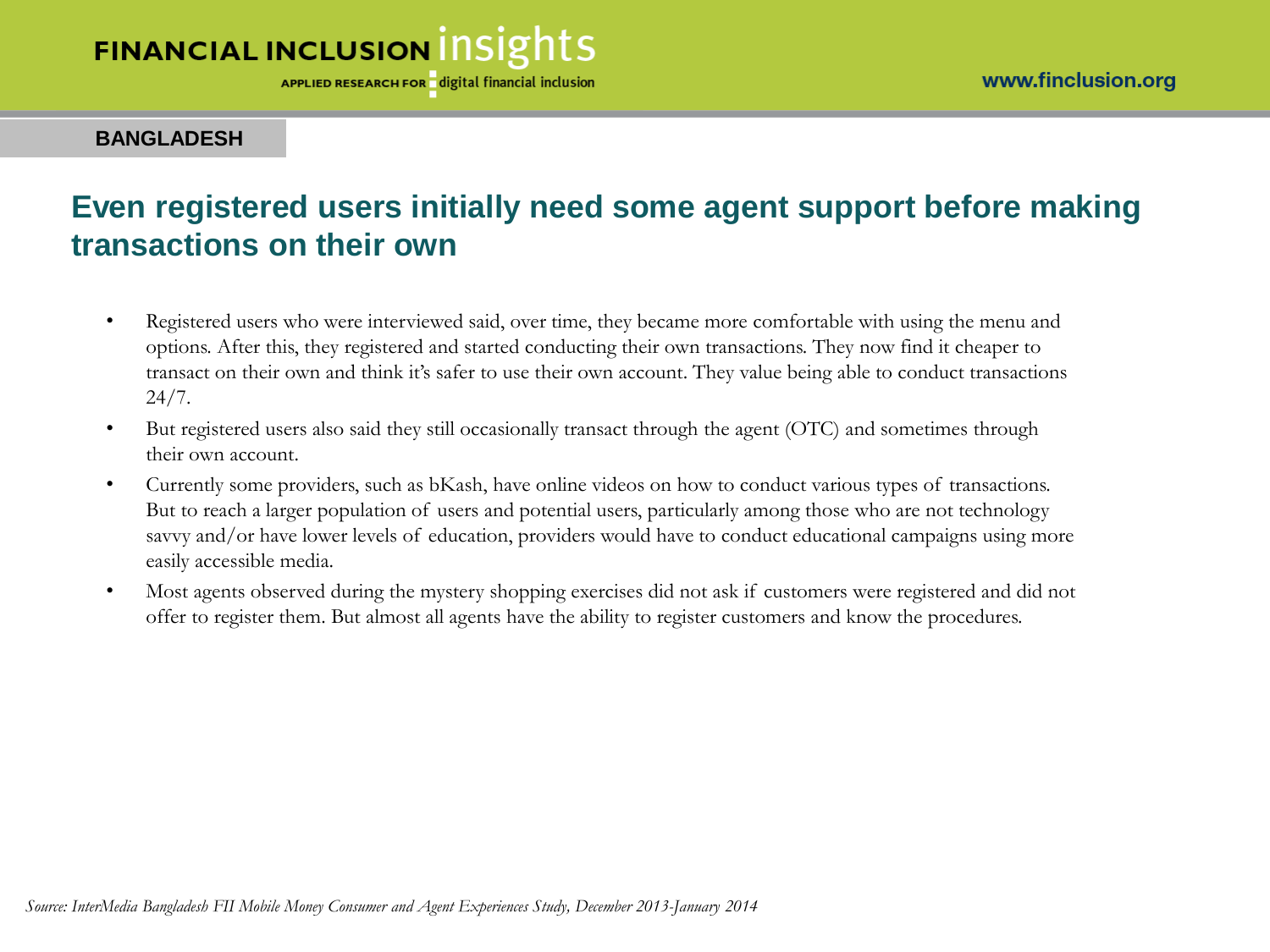APPLIED RESEARCH FOR digital financial inclusion

#### **BANGLADESH**

### **Agents want to broaden their customer base, but customers are still predominantly male**

- Mystery shoppers and interviewers noted that customers generally tend to be male; agents also report the same.
- Although the customer base varies by location, agents report local businessmen as frequent users.
- Women customers were rarely observed in the exit interviews. Eight of 50 randomly selected exit interviews were with female users: three housewives, three students, a sales representative and a garment worker.
- Mystery shoppers and researchers (conducting both exit interviews and agent interviews) noticed the women who did visit the agent locations were often accompanied by men. Most female mobile money users were observed near college or university campuses.
- Others agents, however, said they like it when providers offered promotions to register specific market segments, such as students, or potential customers in targeted neighborhoods.

### **Mobile money is important for the women who use it**

*"Being a women, it is not possible for me to go to town every day. So using bKash I can receive money anytime."* 

Female, exit interview respondent, 18-25, Kustia, Khulna division, housewife, bKash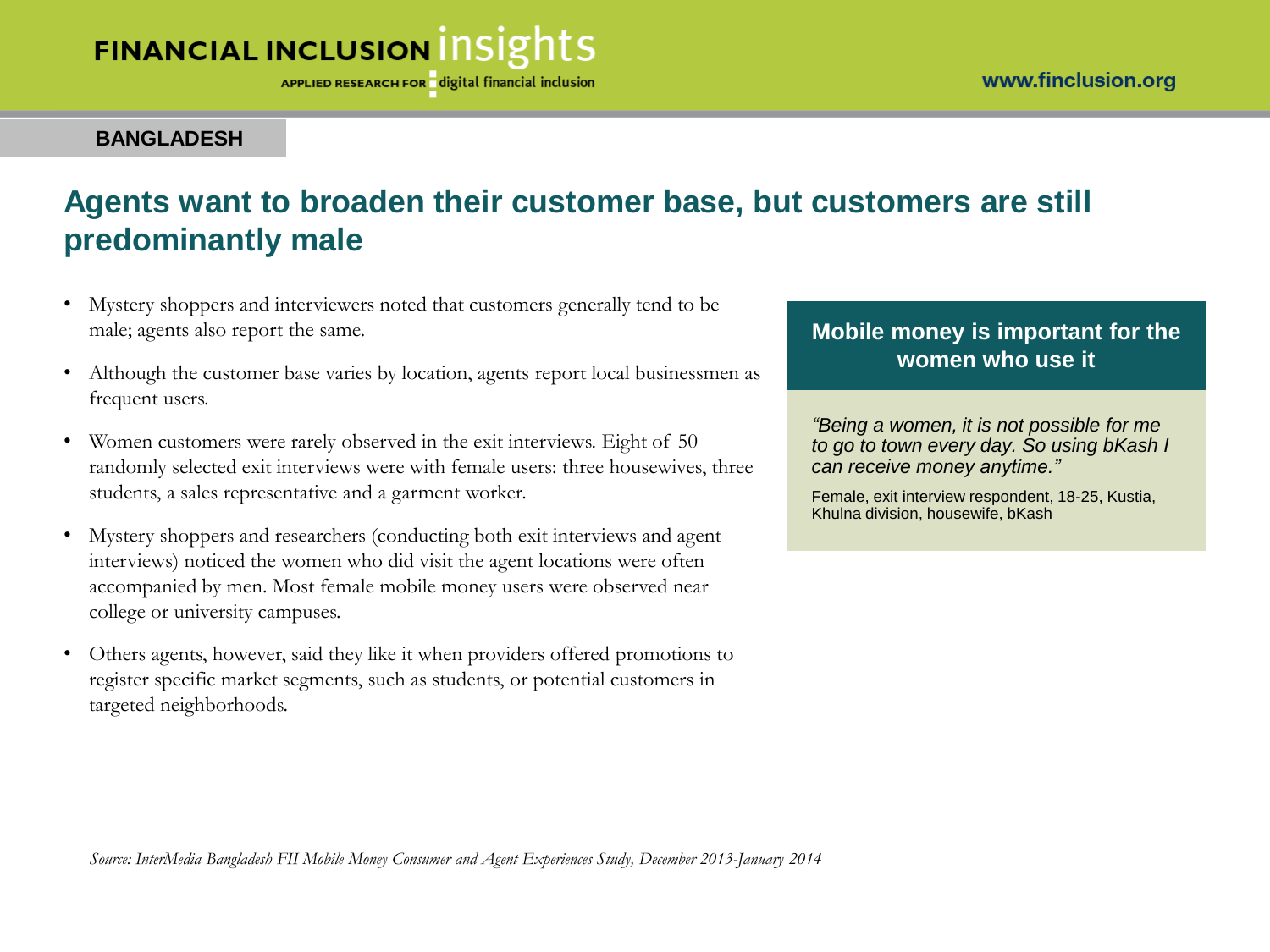APPLIED RESEARCH FOR digital financial inclusion

#### **BANGLADESH**

### **Generally, agents are helpful, but need to provide accurate information about services and pricing**

- Some variations in agent behavior were reported. While mystery shopping exercises showed most agents provide good customer service, a few customers interviewed said agents don't know how to interact with customers and could be more cordial. They said they had switched to their current agent when the previous one was rude to them.
- Many customers also complained that agents don't know enough about new mobile money products and they often cannot help troubleshoot various transaction problems.
- Mystery shoppers observed that, although agents have billboards, posters and other advertising showing the mobile money services offered, many agents did not have price charts listed inside the store.
- During exit interviews, some customers said the agents try to overcharge them. But there is a growing consumer awareness about what the regular charges are. Customers suggested mobile money providers should instruct agents to provide correct information about products and fees.

### Some customers complained about agent behavior

*"Sometimes agents are not able to give us proper information and they are not sincere in their behavior. They can be better behaved. Mobile companies can arrange a meeting every month to motivate the agent to be better behaved."* 

*(Urban m*ale exit interview respondent, age 26-35, Chittagong metro, Chittagong division)

#### **Good agents go the extra mile**

*"We are illiterate people, we don't understand much…The agents do everything. Sometimes I cannot leave the house…so I call them (agent) and they deliver the money to my house."* (Female exit interview respondent, age 36-50, Munshiganj, Dhaka division)

*"Bank have problems. They are unavailable during the weekends. They are unavailable at lunch time. But I can receive money through bKash anytime. Though the cost is little bit more. But then again I can send whenever I want. Previously the money transfer service that I used was located far away which made it difficult to transfer money sometimes. Even traveling to those locations would be a challenge. But now I can send from here."* 

(Male, exit interview respondent, age 18-25 , Kustia, Khulna division)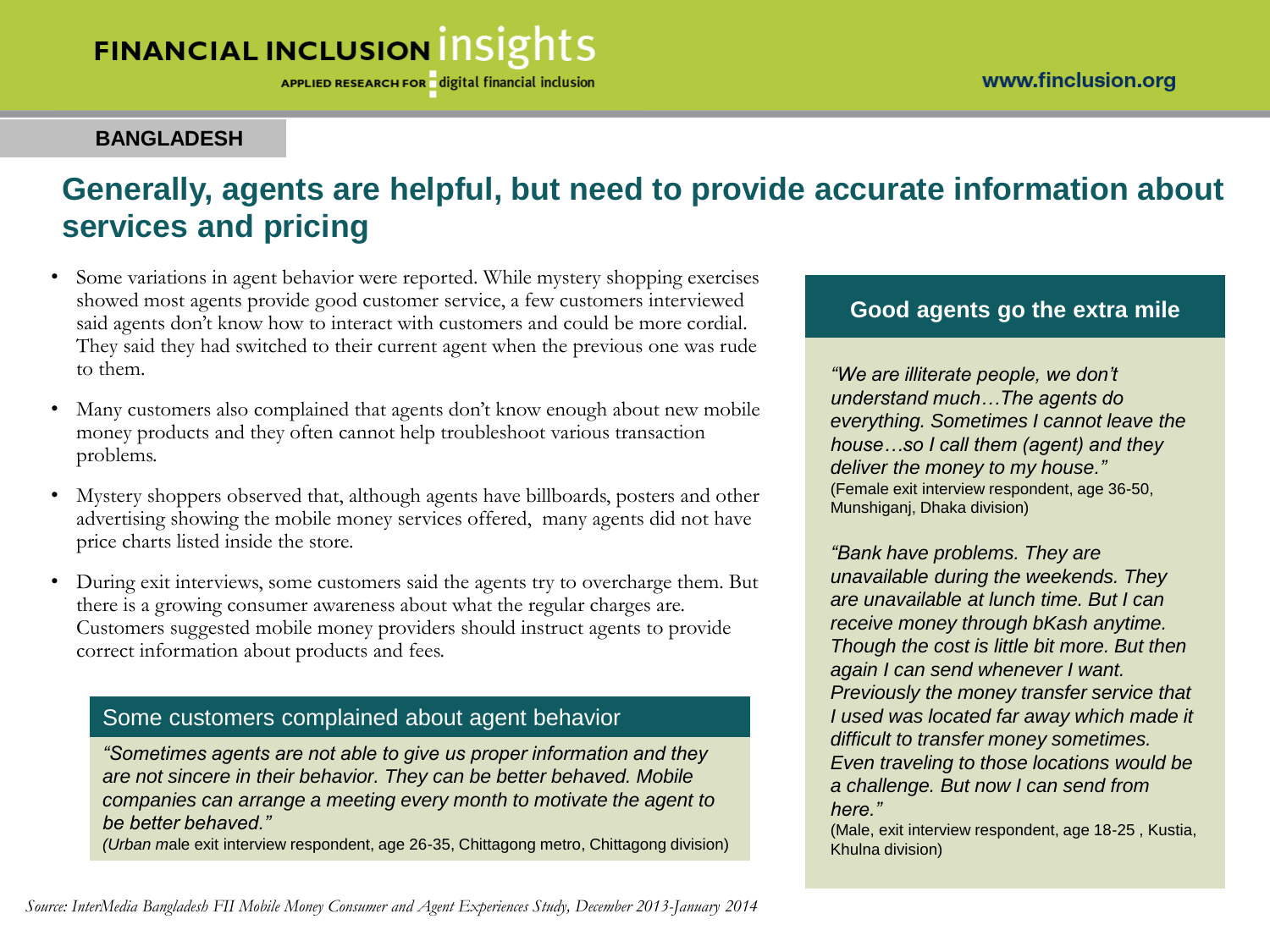APPLIED RESEARCH FOR digital financial inclusion

**BANGLADESH**

### **Agents need more training on troubleshooting and marketing value-added services**

- Most agents report being self-trained, with some initial instructions from master agents or their representatives. bKash and DBBL both have representatives or master agents, who regularly check in with the agents about operational problems. But not all agents, particularly those from other providers, report such check-ins.
- Most agents say their training is sufficient, but they say it would be helpful to have regular check-ins from the mobile money provider on dealing effectively with issues arising during transactions, fraud prevention and overall customer service.
- Some bKash and DBBL agents said they attended formal training about how to transact, but some crucial aspects of training such as troubleshooting and fraud prevention are missing. Only a few mentioned fraud prevention training, even though bKash does provide this. Most say they learn about dealing with fraud through trial and error or through other agents.
- In addition, agents are not trained on how to inform customers about value-added services, such as bill payments and fee payments. Agents are motivated to provide value-added services, and many talk about anticipated new products that can increase business. But, they want more information and support from the mobile money provider to market these products.
- Both agents and customers say mobile money providers should ensure mobile money telephone helplines are more immediately responsive and easily accessible. Additionally, agents should be trained to act as full-service customer centers that can help customers with a variety of troubleshooting issues.
- While the agent is the main point of interaction for customers, mystery shopping researchers and a few customers suggested mobile phone providers should better inform and market to customers (independently or through agents) and contribute to a better mobile money experience.

*Source: InterMedia Bangladesh FII Mobile Money Consumer and Agent Experiences Study, December 2013-January 2014* 

### Agents say they train themselves

*"Thing is there are lots of problems, you can know it only if you work with this, I didn't understand at the beginning, I asked people a lot 'how to do this?' 'How to do that?' No one replied, I had to understand them by myself."* Mobile money agent, rural, Munshiganj, Dhaka division)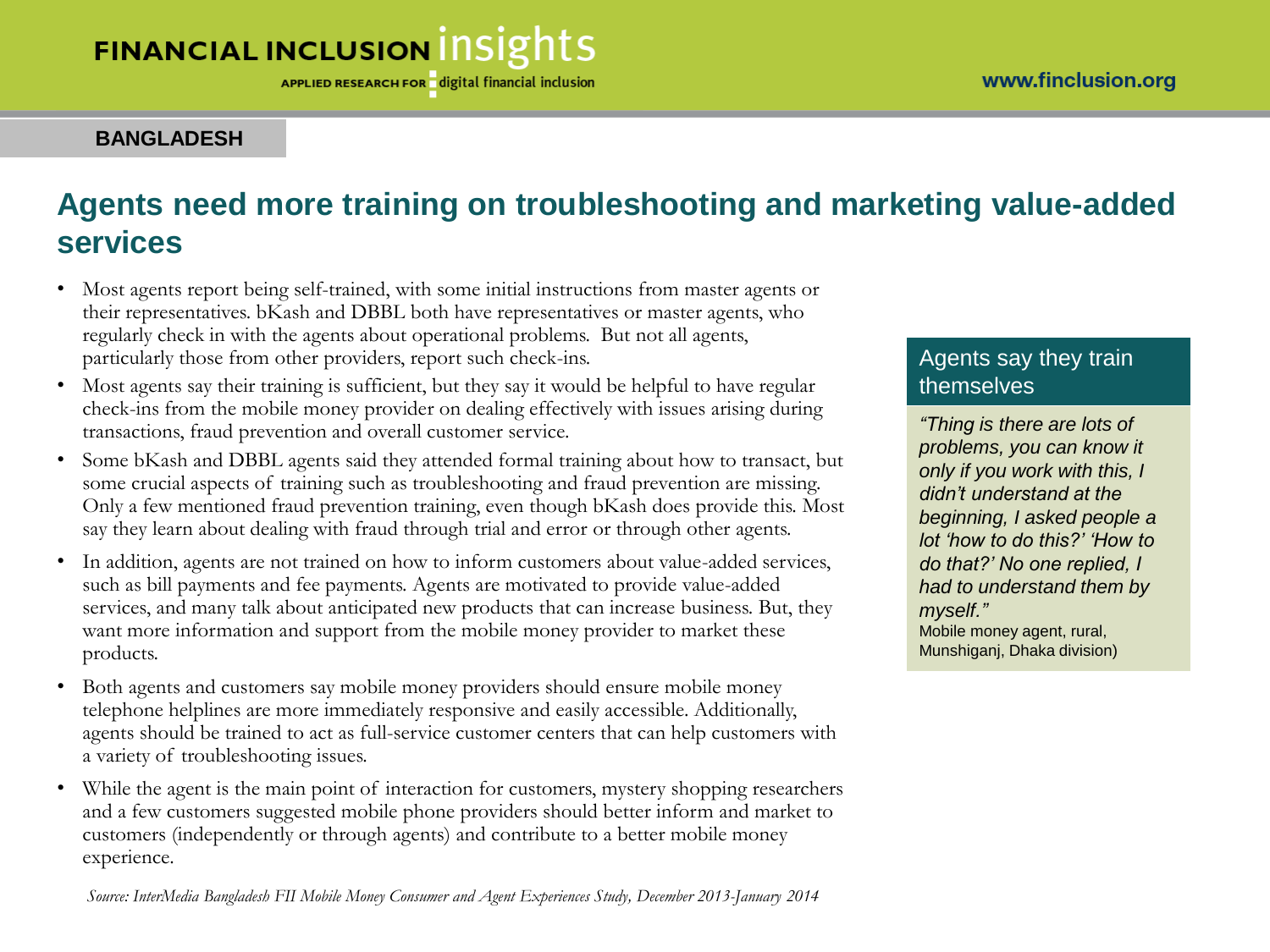**APPLIED RESEARCH FOR digital financial inclusion** 

#### **BANGLADESH**

### **Agents say they face certain hurdles to maintaining successful businesses**

### **Commissions are too low**

• Most agents said they don't earn enough commission for each mobile money transaction, and, as a result, they need to generate greater volume to earn sustainable revenues. Agents said they do this by targeting as many users as possible and representing multiple mobile money providers.

### **Concern about theft and security issues**

• Agents are cautious about storing large amounts of cash in their stores for customer cash-outs.

### **Better relationships with partner banks and mobile money providers are needed**

- Some agents complained they need more support from their partner institutions, but said it is sometimes hard to get:
	- Banks are open until 5 p.m. but will not help with agents' transactions after noon or 1 p.m. Agents said they really need longer transacting times.
	- Mobile money telephone helplines are not very user-friendly and it is hard to get troubleshooting information when needed.

### Agents worry about theft and want more business support

*"As it is a banking service, there is often money in the shop even about 2-3 lac takas [200,000-300,000 takas] in cash. People know that there is more money where transactions are higher, so the chance of theft is higher." (*Mobile money agent, Munshiganj, Dhaka division)

*"They [mobile money company] do not care about us anymore. If I call the territory manager for any help, the reply is that we have to be careful about transactions ourselves. They are transferring the risk onto us. They don't help us when we have made a mistake. To err is human. If their system cannot recover a mistake, then why should I be penalized for that?"* 

*(*Mobile money agent, Kaptai, Chittagong division)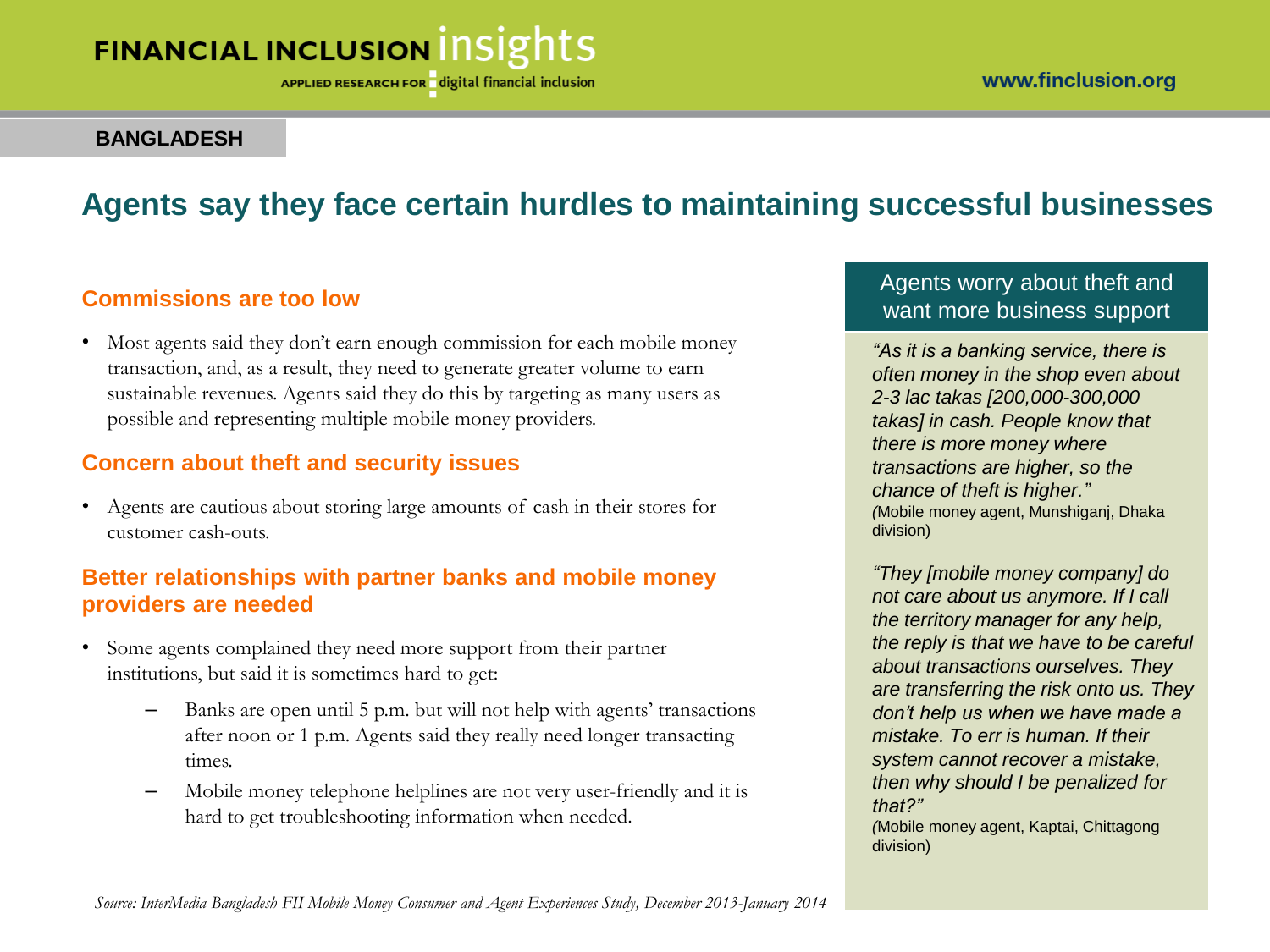APPLIED RESEARCH FOR digital financial inclusion

# **GLOSSARY OF TERMS**

- **Agent** A person or business contracted/registered by a DFS provider to provide services to DFS customers using their own bank or mobile money account.
- **Below the poverty line**  In this particular study, adults living on less than \$2.50 per day, as classified by the Grameen PPI.
- **Digital financial services (DFS)** Financial services that are provided through an electronic platform (mobile phones, electronic cards, the internet, etc.). **For this particular study, digital financial services include bank services and mobile money services**.
- **Financial inclusion** A state in which all people who are able to use them have access to a full suite of quality financial services, provided at affordable prices, in a convenient manner, and with dignity for the clients.
- **Grameen Progress out of Poverty Index (PPI)**  A poverty measurement tool from the Grameen Foundation wherein a set of country-specific questions are used to compute the likelihood that a household is living below the poverty line. PPI has been widely accepted in the sector of financial inclusion as the basic measure of poverty.
- Lapsed user An individual who has used a DFS on their own or somebody else's account, but has not done so in the last 90 days.
- **Mobile money (mobile money)** A service in which a mobile phone is used to access financial services.
- **Nonuser** An individual who has not used a DFS on their own or somebody else's account.
- **OTC users** Mobile money users who accessed the services over the counter (i.e., via a mobile money agent).
- **Services beyond basic wallet**  DFS transactions that go beyond simple deposits, withdrawals, or money transfers.
- **SIM card** A removable micro-card that contains a subscriber identity module that securely stores the electronic codes used to verify subscribers' identities on mobile phones and computers.
- **Tariff** A list of the price a customer is charged for each type of (mobile money) transaction.
- Urban/rural Urban and rural persons are defined according to their residence in urban or rural areas as prescribed by the national bureau of statistics.